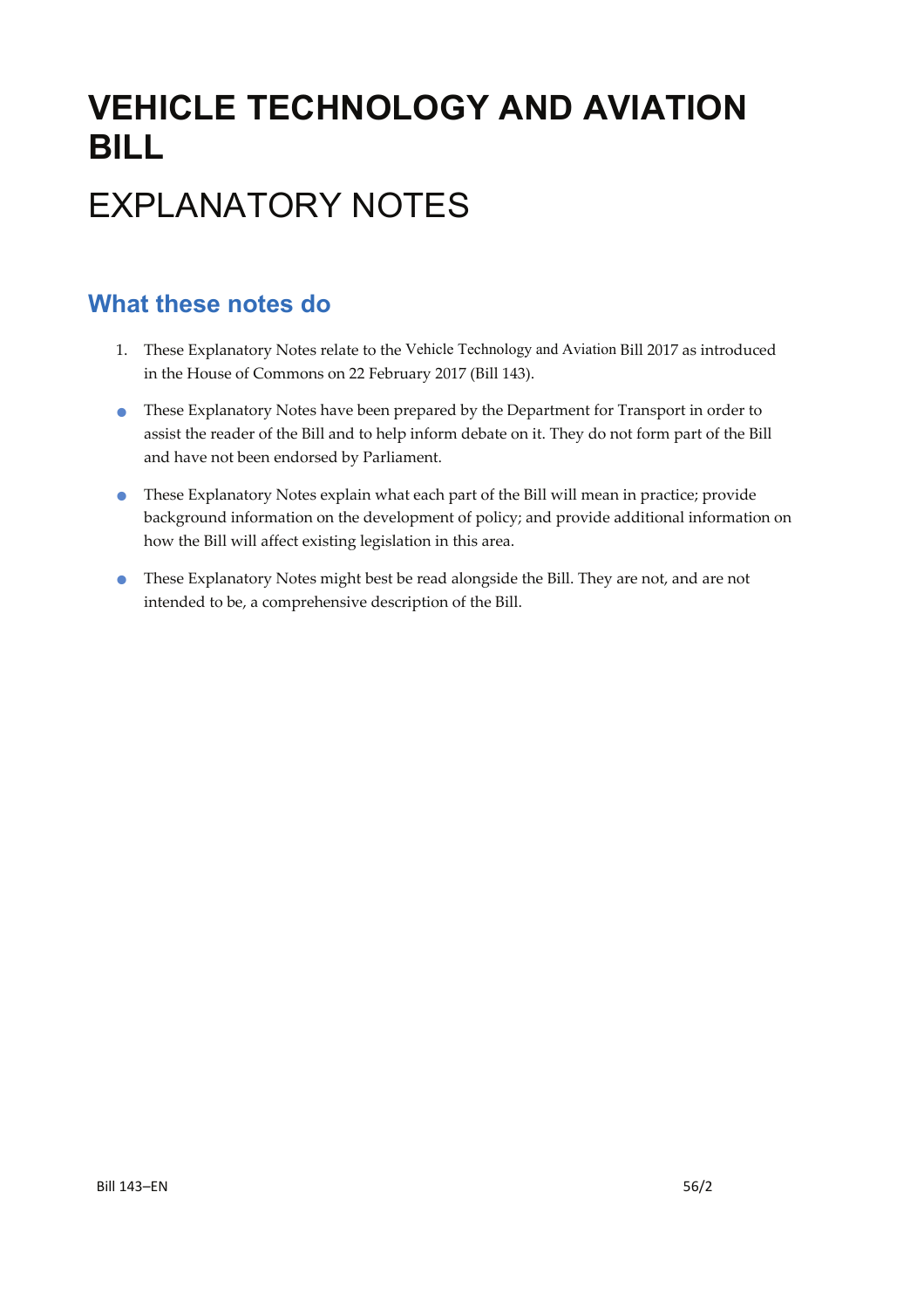### **Table of Contents**

| Subject                                                                                                                                                                                                                                                                                                                                                                                                                                                                                                                                                                                                                                                                                                                                                                                                                                                                                                                                                                          | <b>Page of these Notes</b>                                                                  |
|----------------------------------------------------------------------------------------------------------------------------------------------------------------------------------------------------------------------------------------------------------------------------------------------------------------------------------------------------------------------------------------------------------------------------------------------------------------------------------------------------------------------------------------------------------------------------------------------------------------------------------------------------------------------------------------------------------------------------------------------------------------------------------------------------------------------------------------------------------------------------------------------------------------------------------------------------------------------------------|---------------------------------------------------------------------------------------------|
| <b>Overview of the Bill</b>                                                                                                                                                                                                                                                                                                                                                                                                                                                                                                                                                                                                                                                                                                                                                                                                                                                                                                                                                      | 3                                                                                           |
| Policy background                                                                                                                                                                                                                                                                                                                                                                                                                                                                                                                                                                                                                                                                                                                                                                                                                                                                                                                                                                | 3                                                                                           |
| Summary                                                                                                                                                                                                                                                                                                                                                                                                                                                                                                                                                                                                                                                                                                                                                                                                                                                                                                                                                                          | 3                                                                                           |
| Legal background                                                                                                                                                                                                                                                                                                                                                                                                                                                                                                                                                                                                                                                                                                                                                                                                                                                                                                                                                                 | 3                                                                                           |
| Territorial extent and application                                                                                                                                                                                                                                                                                                                                                                                                                                                                                                                                                                                                                                                                                                                                                                                                                                                                                                                                               | 4                                                                                           |
| <b>Commentary on provisions of Bill</b>                                                                                                                                                                                                                                                                                                                                                                                                                                                                                                                                                                                                                                                                                                                                                                                                                                                                                                                                          | 5                                                                                           |
| Part 1: Automated vehicles: Liability of insurers etc.<br>Chapter 1: Policy Background<br>Clause 1: Listing of automated vehicles by the Secretary of State<br>Clause 2: Liability of insurer etc. where accident caused by automated vehicle<br>Clause 3: Contributory negligence etc.<br>Clause 4: Accident resulting from unauthorised alterations or failure to update software<br>Clause 5: Right of insurer etc. to claim against person responsible for accident<br>Clause 6: Application of enactments<br>Clause 7: Interpretation<br>Schedule 5: Minor and consequential amendments<br>Part 2: Electric Vehicles: Charging<br>Chapter 2: Policy Background<br>Clause 8: Definitions<br>Clause 9: Public charging points: access and connection<br>Clause 10: Large fuel retailers etc.: provision of public charging points<br>Clause 11: Information about public charging points<br>Clause 12: Smart charge points<br>Clause 13: Enforcement<br>Clause 14: Exceptions | 5<br>5<br>5<br>5<br>6<br>6<br>6<br>6<br>6<br>6<br>7<br>7<br>7<br>7<br>8<br>8<br>8<br>8<br>8 |
| Clause 15: Regulations<br>Part 3 Civil Aviation                                                                                                                                                                                                                                                                                                                                                                                                                                                                                                                                                                                                                                                                                                                                                                                                                                                                                                                                  | 8<br>9                                                                                      |
| Chapter 3: Policy Background - Air traffic services<br>Clause 16: Licensed air traffic services: modifying the licence and related appeals<br>Clause 17: Air traffic services licensed under Part 1 of the Transport Act 2000: enforcement<br>Schedule 1: Modification of licence conditions under section 11 of the Transport Act 2000: Appeals<br>Schedule 2: New Schedule A1 to the Transport Act 2000<br>Schedule 3: New Schedule B1 to the Transport Act 2000<br>Schedule 4: New Schedule C1 to the Transport Act 2000<br>Schedule 5: Minor and consequential amendments                                                                                                                                                                                                                                                                                                                                                                                                    | 9<br>9<br>10<br>10<br>10<br>10<br>10<br>11                                                  |
| Chapter 4: Policy Background - Flight providers<br>Clause 18: Air travel organisers' licences<br>Clause 19: Air Travel Trust<br>Clause 20 Provision of information<br>Part 4: Miscellaneous                                                                                                                                                                                                                                                                                                                                                                                                                                                                                                                                                                                                                                                                                                                                                                                      | 11<br>12<br>12<br>12<br>13                                                                  |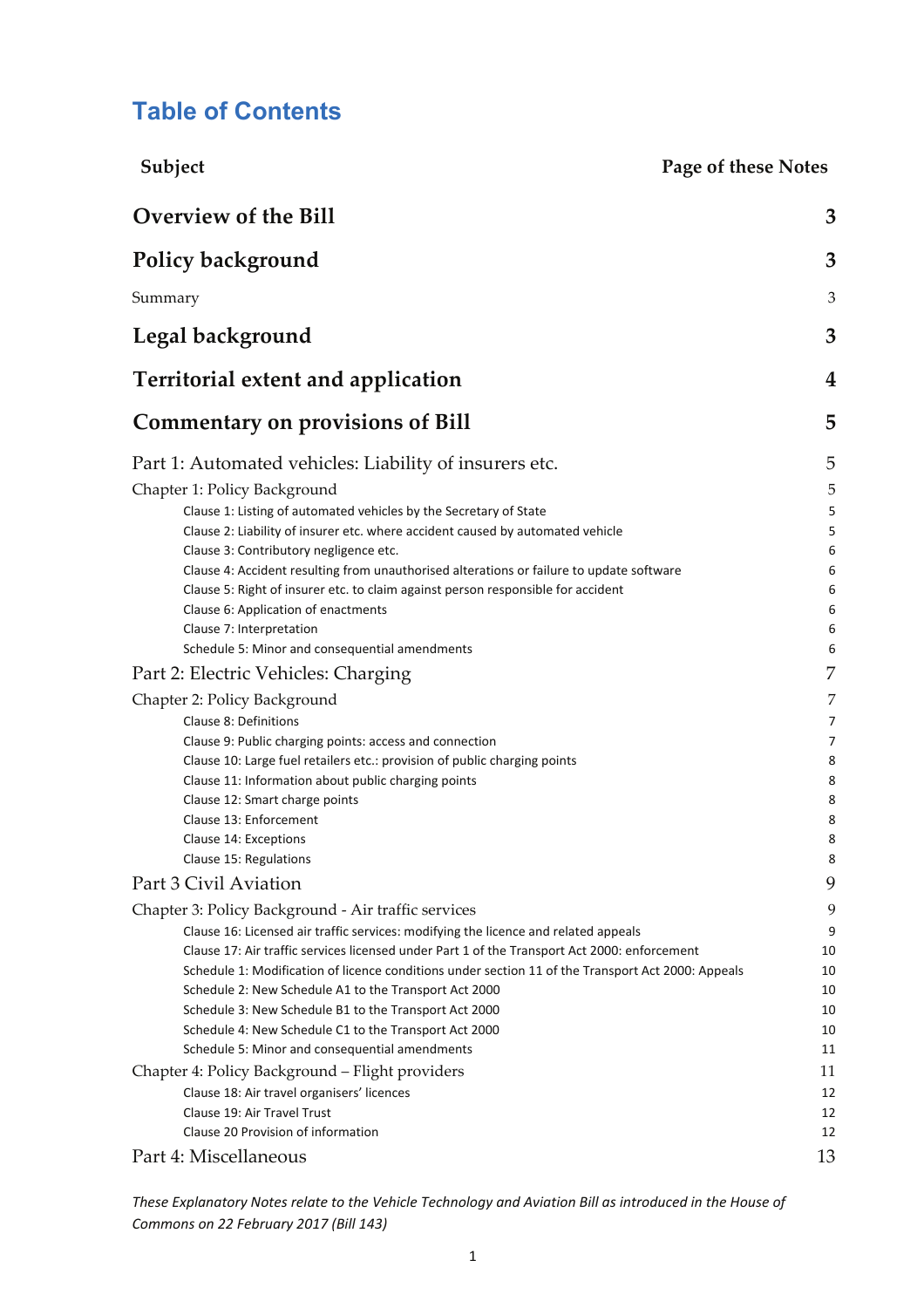| Chapter 5: Policy Background - Vehicle Testing                                           | 13 |
|------------------------------------------------------------------------------------------|----|
| Clause 21: Powers to designate premises for vehicle testing and cap testing station fees | 13 |
| Schedule 5: Minor and consequential amendments                                           | 14 |
| Chapter 6: Policy Background - Offence of shining or directing a laser at a vehicle      | 14 |
| Clause 22: Offence of shining or directing a laser at a vehicle                          | 14 |
| Chapter 7: Policy Background – Courses offered as an alternative to prosecution          | 14 |
| Clause 23: Courses offered as an alternative to prosecution                              | 15 |
| Part 5: General                                                                          | 15 |
| Clause 24: Minor and consequential amendments                                            | 15 |
| Commencement                                                                             | 16 |
| <b>Financial implications of the Bill</b>                                                | 16 |
| Parliamentary approval for financial costs or for charges imposed                        | 16 |
|                                                                                          |    |
| <b>Compatibility with the European Convention on Human Rights</b>                        | 16 |
| Part 2: Electric vehicles: Charging                                                      | 16 |
| Public charging points: access and connection                                            | 17 |
| Large fuel retailers etc.: provision of public charging points                           | 17 |
| Real-time and other information about public charging points                             | 18 |
| Smart charge points                                                                      | 18 |
| Part 3: Civil aviation                                                                   | 19 |
| Air Traffic Services licensed under Part 1 of the Transport Act 2000                     | 19 |
| Part 4: Miscellaneous                                                                    | 19 |
| Offence of shining or directing a laser at a vehicle                                     | 20 |

## **Annex A ‐ Territorial extent and application in the United Kingdom 21**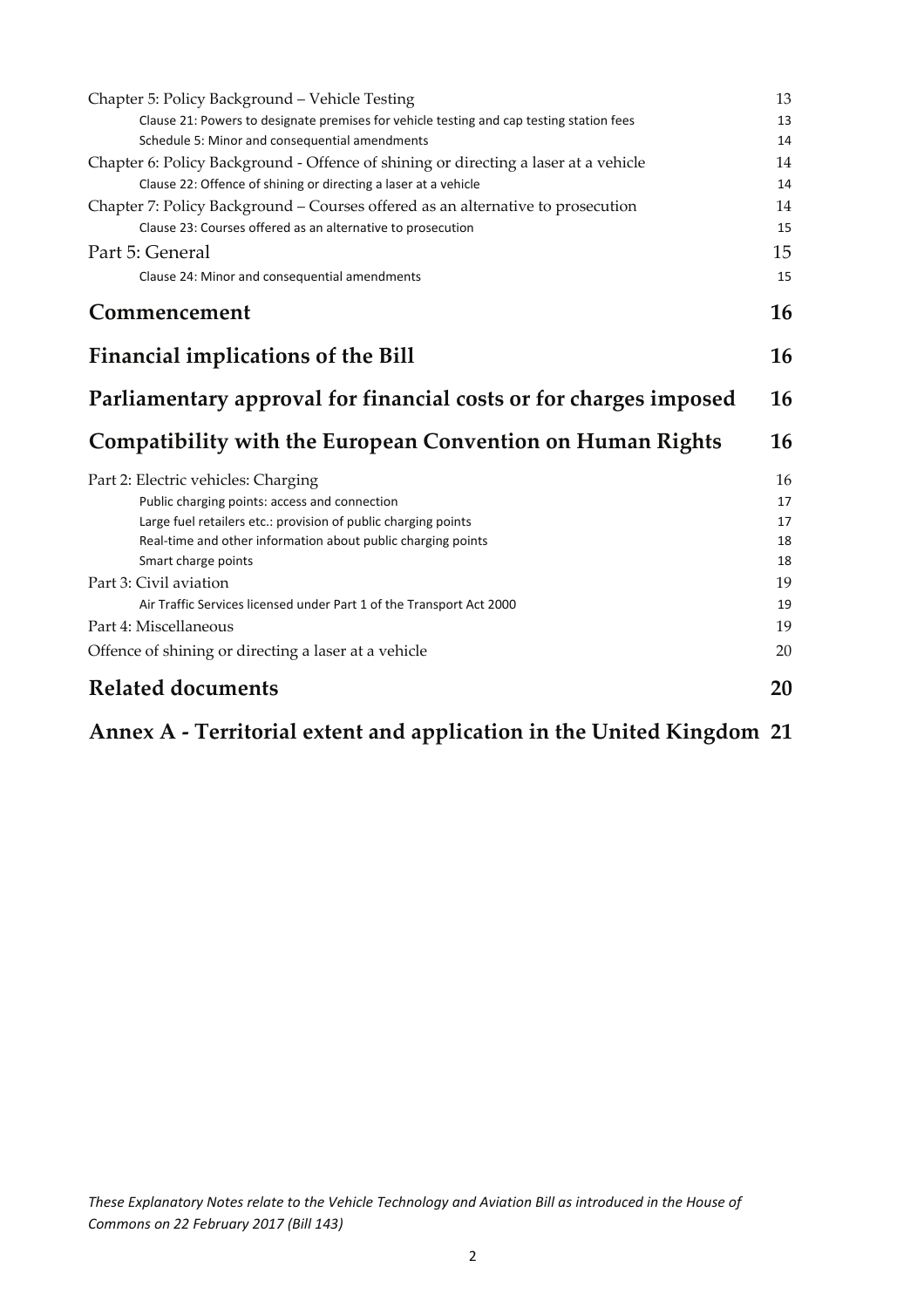## **Overview of the Bill**

1 The Vehicle Technology and Aviation Bill 2017 is intended to address a number of particular market failures. The Bill will help set the regulatory environment to safely take advantage of, and benefit from, new technologies and their use by starting the process of making cutting edge technology available to all consumers. It will also enable consumers in the United Kingdom to be amongst the first in the world to reap the rewards that improved transport technology will bring. The Bill will set the regulatory framework to enable the next wave of transport technology to be invented, designed, made and used in the United Kingdom. Putting the United Kingdom at the forefront of the most modern transport revolution will create new jobs and fuel economic growth around the country. Alongside this, the Bill will provide an opportunity to improve efficiencies, processes and protection for the traveling public and businesses.

## **Policy background**

2 The policy background is explained separately in the commentary relating to each Part of the Bill.

#### **Summary**

- 3 The Bill comprises five Parts and contains five Schedules.
- 4 Part 1 makes provision in relation to automated vehicles.
- 5 Part 2 makes provision in relation to charging electric vehicles.
- 6 Part 3 and Schedules 1 to 4 makes provision in relation to civil aviation matters (air traffic services and flight providers).
- 7 Part 4 makes provision in relation to vehicle testing, offences in respect of the misuse of lasers and courses offered as alternative to prosecution.
- 8 Part 5 makes general provision in respect of the Bill as a whole.
- 9 Schedule 5 contains minor and consequential amendments.

## **Legal background**

10 The relevant legal background is explained (where relevant) in the policy background section of these Notes.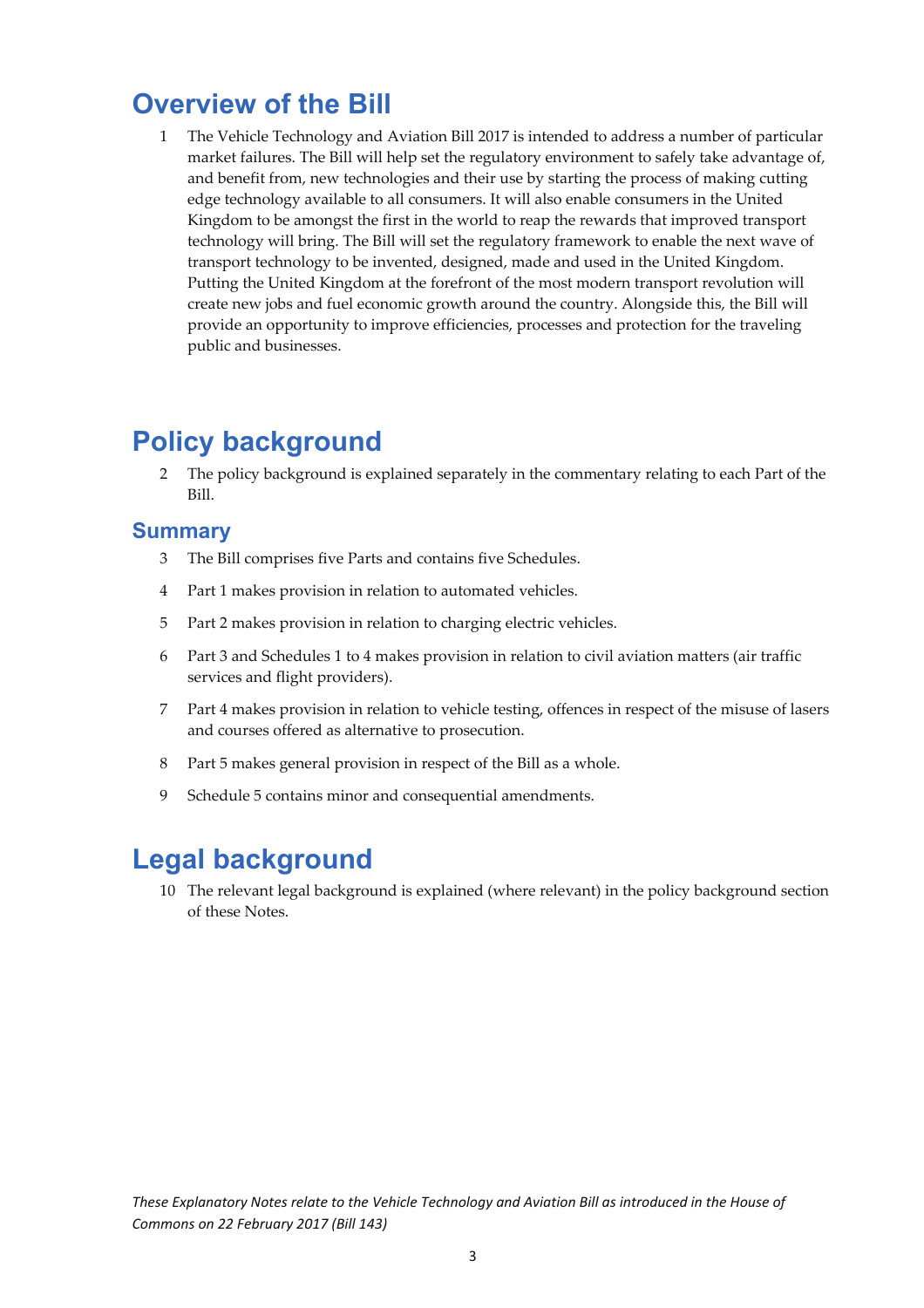## **Territorial extent and application**

- 11 Clause 26 makes provision for extent. Paragraphs 13 and 14 describe the effect of this provision.
- 12 For the provisions in Part 2, and clause 22 (insofar as this provision relates to road and rail transport) and clause 23, a legislative consent motion is being sought from the Northern Ireland Assembly in respect of the application of these provisions in Northern Ireland.
- 13 See the table in Annex A for a summary of the position regarding territorial extent and application in the United Kingdom. The table also summarises the position regarding legislative consent motions.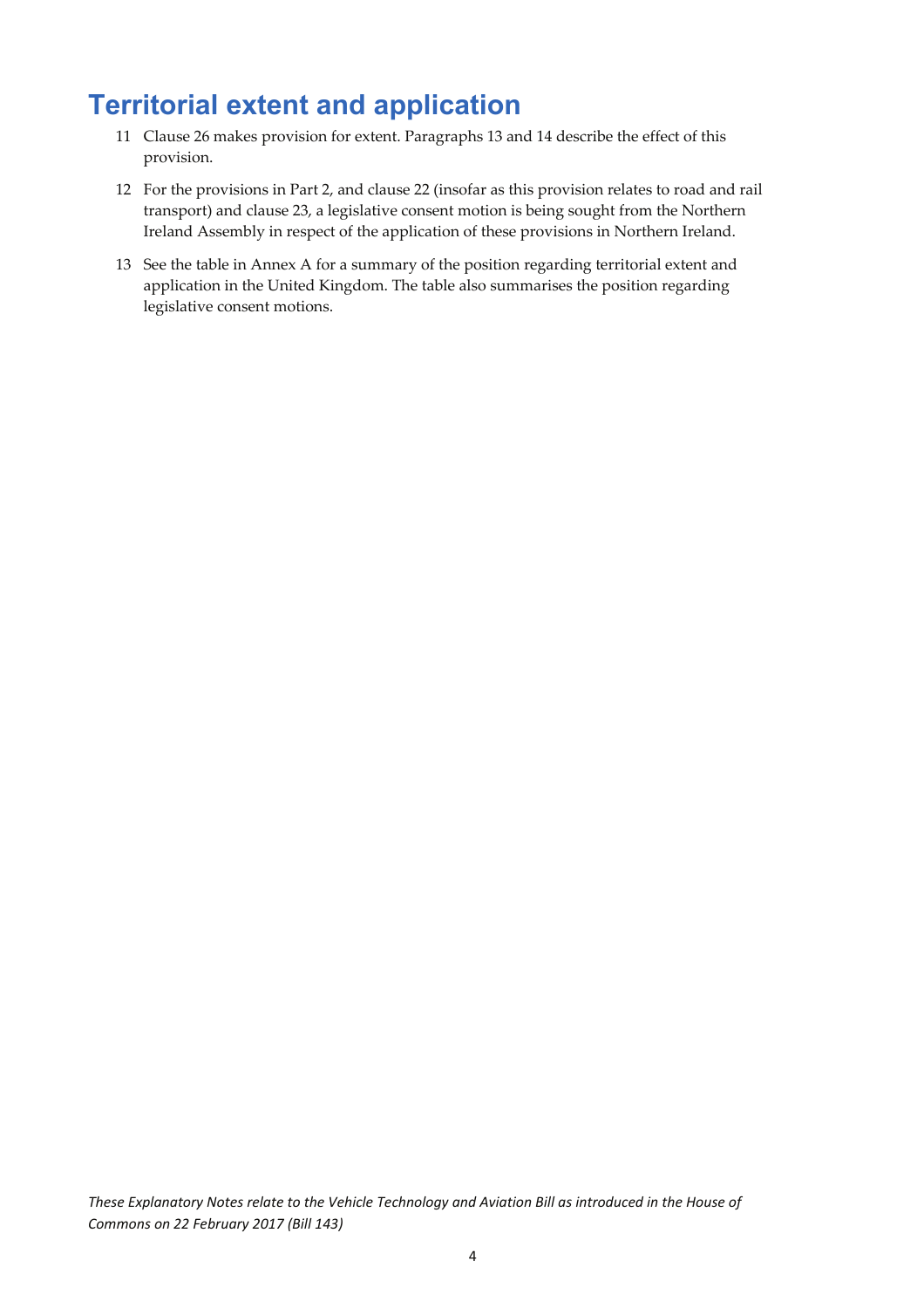## **Commentary on provisions of Bill**

### **Part 1: Automated vehicles: Liability of insurers etc.**

#### **Chapter 1: Policy Background**

- 14 Automated vehicles are those that have the capability of driving themselves without human oversight or intervention for some, or all, of the journey. In an automated vehicle the driver can hand all control and responsibility to the vehicle and become a passenger, using it in automated mode for some or all of the journey. United Kingdom law on compulsory motor insurance has focused historically on ensuring that victims of road traffic collisions are compensated quickly and fairly. In the case of an automated vehicle being operated in automated mode, however, accidents could take place not as a result of human fault, but because of a failure in the vehicle itself, for which the only recourse available to an otherwise uninsured victim might be to sue the manufacturer through the courts. This Part extends compulsory motor vehicle insurance to cover the use of automated vehicles in automated mode, so that victims (including the 'driver') of an accident caused by a fault in the automated vehicle itself will be covered by compulsory insurance in place on the vehicle. The insurer would be initially liable to pay compensation to the innocent victim, including to the innocent driver who had handed control to the vehicle. The insurer then has the right to recover costs from the liable party under existing common and product law.
- 15 On 11 July 2016 the DfT published a consultation document Pathway to driverless cars: proposals to support advanced driver assistance systems and automated vehicle technologies which is available at: https://www.gov.uk/government/consultations/advanced‐driver‐ assistance‐systems‐and‐automated‐vehicle‐technologies‐supporting‐their‐use‐in‐the‐uk The consultation put forward proposals for the extension of the compulsory insurance requirement as set out above, so that victims have a direct route of recovery through the insurer in the same way as they would if involved in a conventional collision where the driver is at fault.
- 16 The Government published its response on 6 January 2017 and confirmed its intention to bring forward its proposals. The response is also available at: https://www.gov.uk/government/consultations/advanced‐driver‐assistance‐systems‐and‐ automated‐vehicle‐technologies‐supporting‐their‐use‐in‐the‐uk

#### Clause 1: Listing of automated vehicles by the Secretary of State

- 17 This clause contains a mechanism to allow for manufacturers, owners of vehicles and insurers to know if the scope of this legislation applies to their vehicle. The definition in subsection 1(1)(b) includes any vehicle that is designed to be capable of safely driving itself for some or part of the journey, such as on the motorway.
- 18 Subsection (2) requires the Secretary of State to list vehicles, identified by type or in some other way, that are automated.

#### Clause 2: Liability of insurer etc. where accident caused by automated vehicle

19 This clause places first instance liability on the insurer, or the owner, in particular situations. As compared with the compulsory insurance cover for conventional vehicles under section 145 of the Road Traffic Act 1988, the insurer's liability here is widened to include damage (as defined in subsection (3)) to the driver where the automated vehicle is driving itself.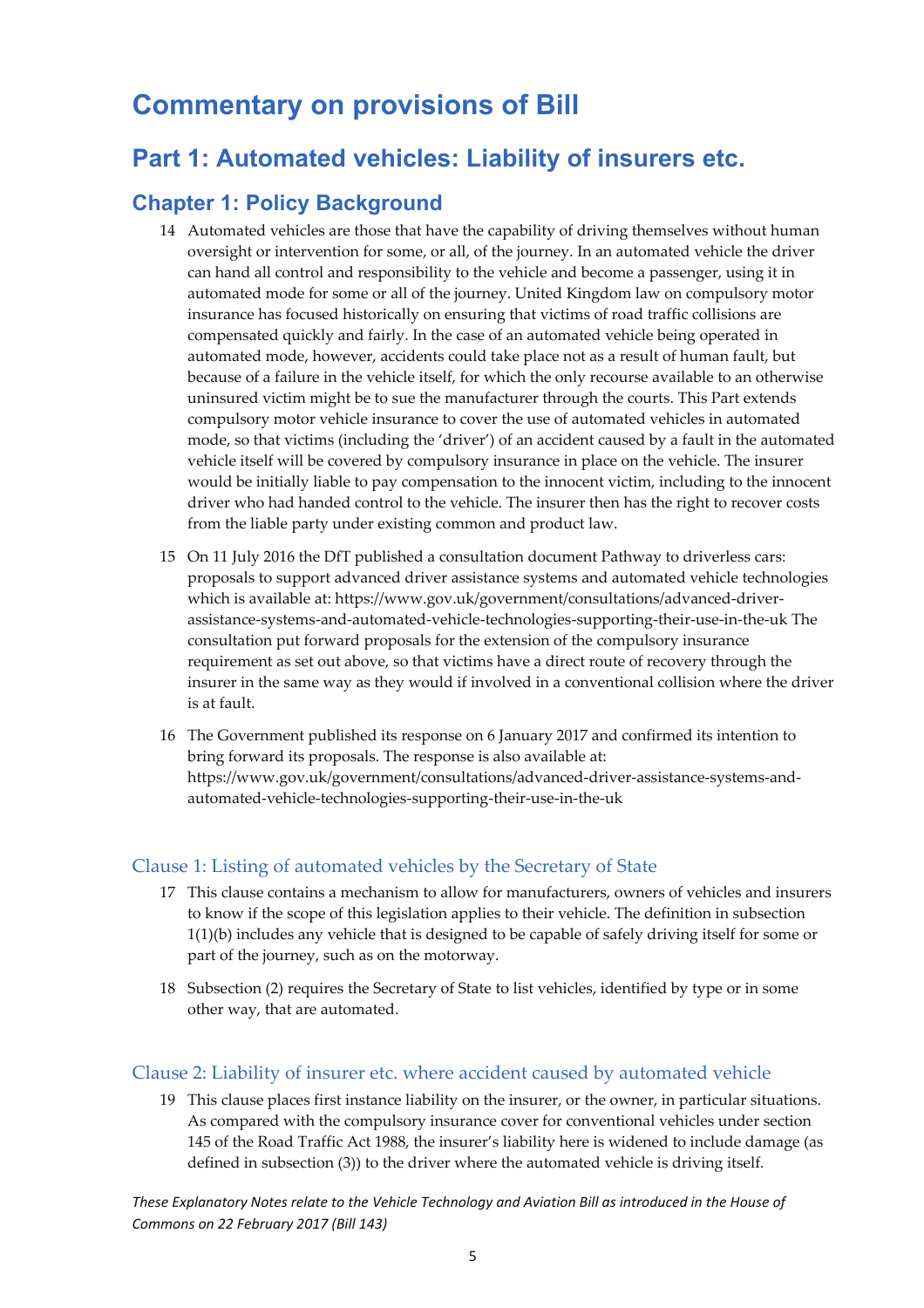20 Subsection (7) ensures that the liability imposed on the insurer by this clause does not undermine their right of recovery from parties who are responsible for an accident.

#### Clause 3: Contributory negligence etc.

21 This clause applies contributory negligence principles to the apportioning of liability in relation to accidents involving automated vehicles.

#### Clause 4: Accident resulting from unauthorised alterations or failure to update software

22 This clause ensures that insurers should not have to bear liability to the insured person in some situations where the vehicle's software or operating system are altered, or not updated.

#### Clause 5: Right of insurer etc. to claim against person responsible for accident

23 Where clause 3 imposes an initial liability on the insurer or owner of the automated vehicle in respect of the accident, clause 5 provides that the person liable to the injured party in respect of the accident is under the same liability to the insurer or vehicle owner. This clause defines when and how the amount of the person's liability is settled and when their right of action accrues. It also sets out arrangements and limits on the amounts they can recover.

#### Clause 6: Application of enactments

- 24 This clause has the purpose of preserving the various forms of liability in measures such as the Fatal Accidents Act 1976, the Damages (Scotland) Act 2011, and all the other Acts to which this clause refers, and ensuring that the new system of liability being created by this Act is joined up with them. For example, the Fatal Accidents Act 1976 provides for a victim's dependents to be able to recover damages where the victim's death was caused by "wrongful act, neglect or default". This form of liability from the Fatal Accidents Act 1976, by means of this clause, is being preserved and linked to the system of liability being created by this Act, such that where an accident involving an automated vehicle causes death, it will be deemed to be due to the liable person's "wrongful act, neglect or default" within the meaning of the Fatal Accidents Act 1976, so that the provisions of that Act are brought to bear. The effect of the other provisions is being similarly linked to the relevant provisions of this Bill.
- 25 Subsection (4) clarifies that the liability being created in clause 2 is liability in tort, as opposed to liability in contract or criminal law.

#### Clause 7: Interpretation

24. This clause defines terms used in Part 1.

#### Schedule 5: Minor and consequential amendments

- 26 Part 1 of this Schedule makes a number of minor and consequential amendments.
- 27 Paragraphs 1 to 6 make amendments to the Prescription and Limitation (Scotland) Act 1973 in order to make a similar regime of limitation on actions for automated vehicles as the one in the Limitation Act for England and Wales, but specific to Scottish law.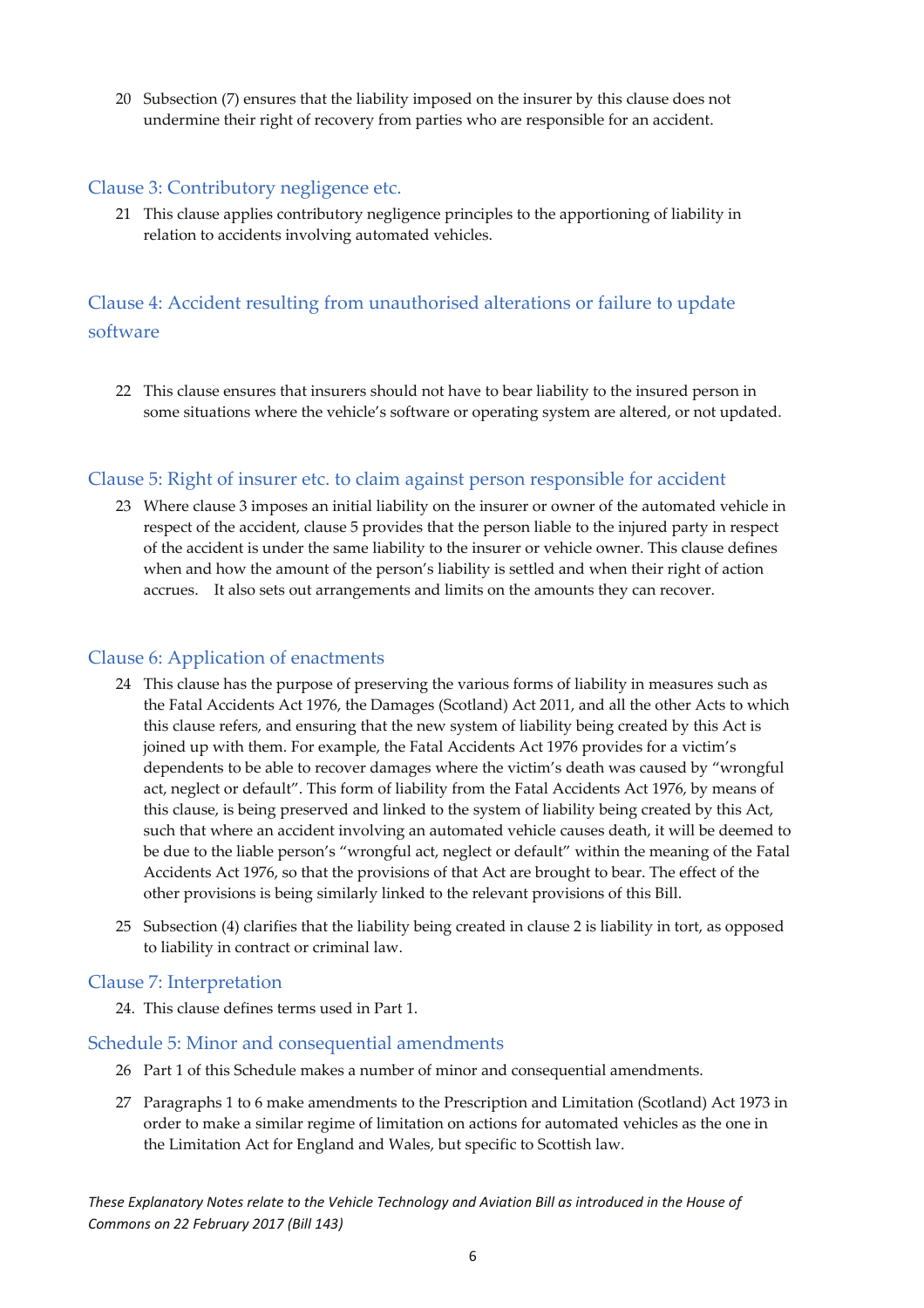- 28 Paragraphs 7 to 14 insert provisions into the Limitation Act 1980 in order to establish a regime of limitation on actions regarding automated vehicle accidents, both under clause 2 and under clause 5. The purpose of these paragraphs is to provide for a clear time limit which avoids uncertainty arising from differences between existing limitation periods relating to product liability and personal injury.
- 29 Paragraphs 15 to 19 insert provisions into Part VI of the Road Traffic Act 1988 which extend the compulsory insurance requirement in respect of third party risks to cover automated vehicles in an adapted manner. For example, the compulsory insurance for an automated vehicle will include more than just third party victims and is extended to cover the disengaged driver where the accident takes place when the vehicle is in automated mode (see paragraph 17(2) which inserts subsection (3A) into section 145 of the Road Traffic Act 1988). The option which currently exists for conventional vehicles, as an alternative to holding a third party insurance policy, of depositing a security with the Accountant General of the senior courts, will not be available for automated vehicles.

## **Part 2: Electric Vehicles: Charging**

#### **Chapter 2: Policy Background**

- 30 The Government has stated that by 2050 nearly all cars and vans should be zero emission vehicles (zero carbon dioxide and other harmful tailpipe emissions). Government funding and private investment have already spurred the development of more than 11,000 public charge points, and an initial network of hydrogen refuelling stations. Significantly increased provision of infrastructure will be required to support mass market uptake of electric vehicles.
- 31 It will also be important that it is simple and straightforward to use. At present, in the early market, there are multiple networks with different offers to consumers. The accessibility and convenience of vehicle charging is frequently raised by consumers as a key concern in choosing an electric vehicle.
- 32 Electric vehicle charging has the potential to avoid network pressures and capitalise on cheaper off peak electricity generation by modulating or delaying charging. The use of 'smart' charge points will help enable these services, and could provide savings to electric vehicle owners and energy bill payers.
- 33 On 24 October 2016 the DfT and Office for Low Emission Vehicles published a consultation document proposed ultra‐low emission vehicles measures for inclusion in the Modern Transport Bill which is available at: www.gov.uk/government/consultations/proposed‐ulev‐ measures‐for‐inclusion‐in‐the‐modern‐transport‐bill. The consultation put forward proposals for new legislative powers which would allow Government to introduce regulations to address these priorities for electric vehicle infrastructure.
- 34 The Government published its response on 9 February 2017 and confirmed its intention to bring forward its proposals, with the detail informed by consultation input from stakeholders and members of the public. The response document is also available at: www.gov.uk/government/consultations/proposed‐ulev‐measures‐for‐inclusion‐in‐the‐ modern‐transport‐bill.

#### Clause 8: Definitions

35 This clause provides definitions of the nomenclature used in Part 2.

#### Clause 9: Public charging points: access and connection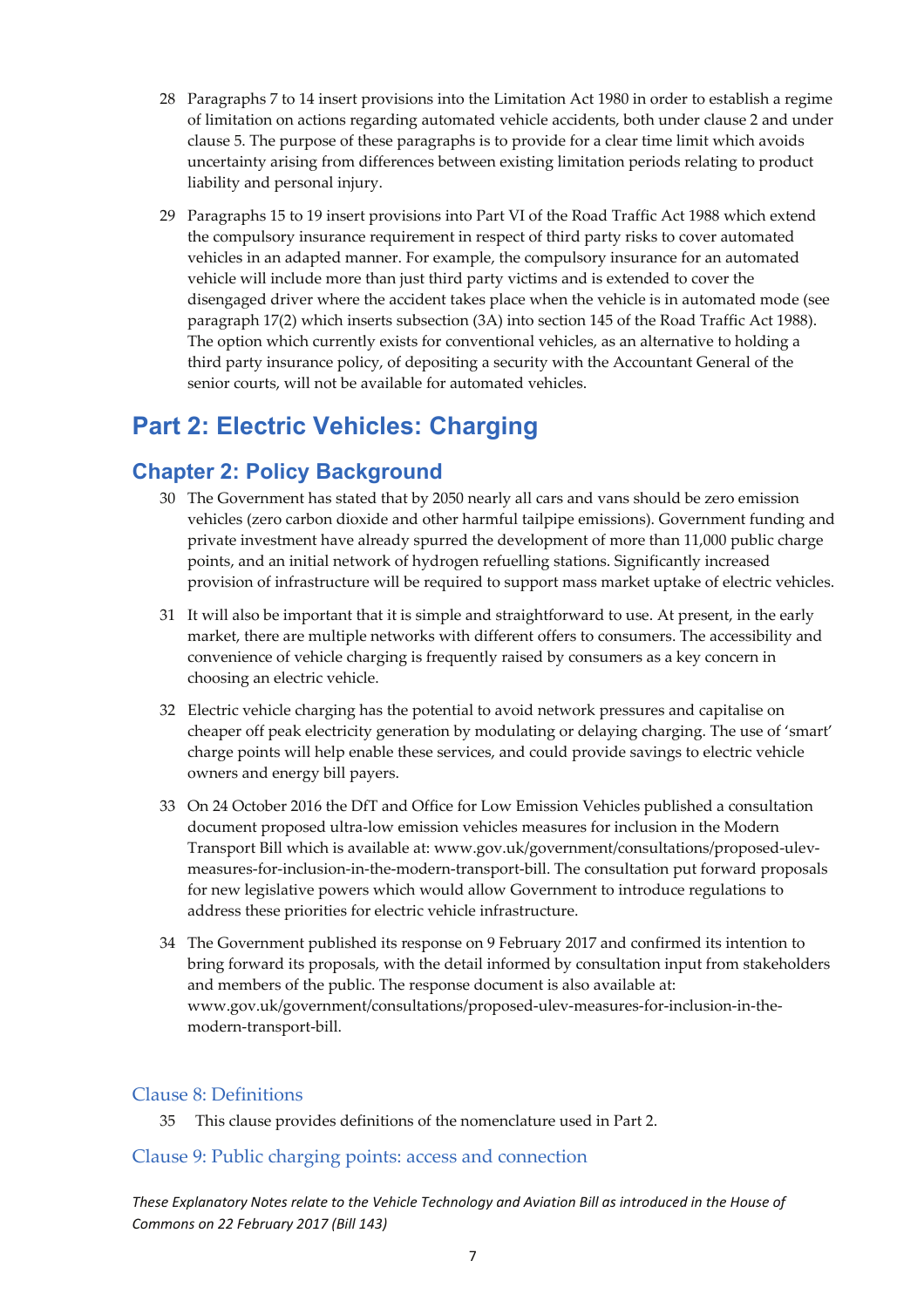35. Clause 9 provides a power for the Secretary of State to make Regulations which address a current problem with the diversity of different means of accessing public charging point services. Regulations could require operators to provide an appropriate uniform method of accessing public charging points (charge points and refuelling points). The clause also enables Regulations which could address any lack of interoperability between public charging point connectors on electric vehicles and the charge points themselves. This would ensure that an electric vehicle could charge at any charge (or refuelling) point.

#### Clause 10: Large fuel retailers etc.: provision of public charging points

36 This clause provides the Secretary of State with the power to make regulations requiring large fuel retailers and service area operators to provide public charging points and to ensure that public charging points are maintained and easily accessible to the public. For example, regulations could provide that public charge points are available 24 hours a day, and supported by a maintenance service.

#### Clause 11: Information about public charging points

37 Clause 11 provides a power for the Secretary of State to make regulations which address the lack of consistency in the content and format of publicly available information on public charging points. It is currently open to each charge point operator to decide what information it makes available in relation to its charge points. The Secretary of State will be able to make regulations to place an obligation on charge point operators to make certain types of information (including real‐time data comprising a live feed of current availability) publicly available in an open and transparent format thus providing certainty to the consumer.

#### Clause 12: Smart charge points

- 38 This clause provides the Secretary of State with the power to introduce regulations prohibiting the sale or installation of charge points in the United Kingdom, unless they can meet certain requirements, which will be prescribed in regulations. This includes charge points that may be given away for free or on hire (for example, as part of the sale of a vehicle).
- 39 Subsection (2) provides that the prescribed requirements relate to the "smart" functionality of the charge point and can include (but are not limited to) provision about the ability of the charge point to: send and receive electronic communications to and from a third party; react to the information sent or received from the third party and adjust the charge points charging (or discharging) rate; monitor and record the charge point's own energy usage; contain sufficient security software to ensure that it is resilient to a cyber-attack; work towards energy efficiency standards; and require any protocols to be open.

#### Clause 13: Enforcement

40 This clause confers power on the Secretary of State to make regulations so as to enforce compliance with the requirements in this Part. These regulations may set out a civil penalty regime and the process for determining whether there has been a failure to comply with any of the requirements. If it is found by the enforcement authority that there has been a failure to comply, the enforcement authority will be able to issue a financial penalty that is payable into the consolidated fund.

#### Clause 14: Exceptions

41 This clause allows the regulations to create exceptions from the requirements under this Part. The exceptions can apply to persons or devices. This ensures that the requirements are not unjust or too onerous.

#### Clause 15: Regulations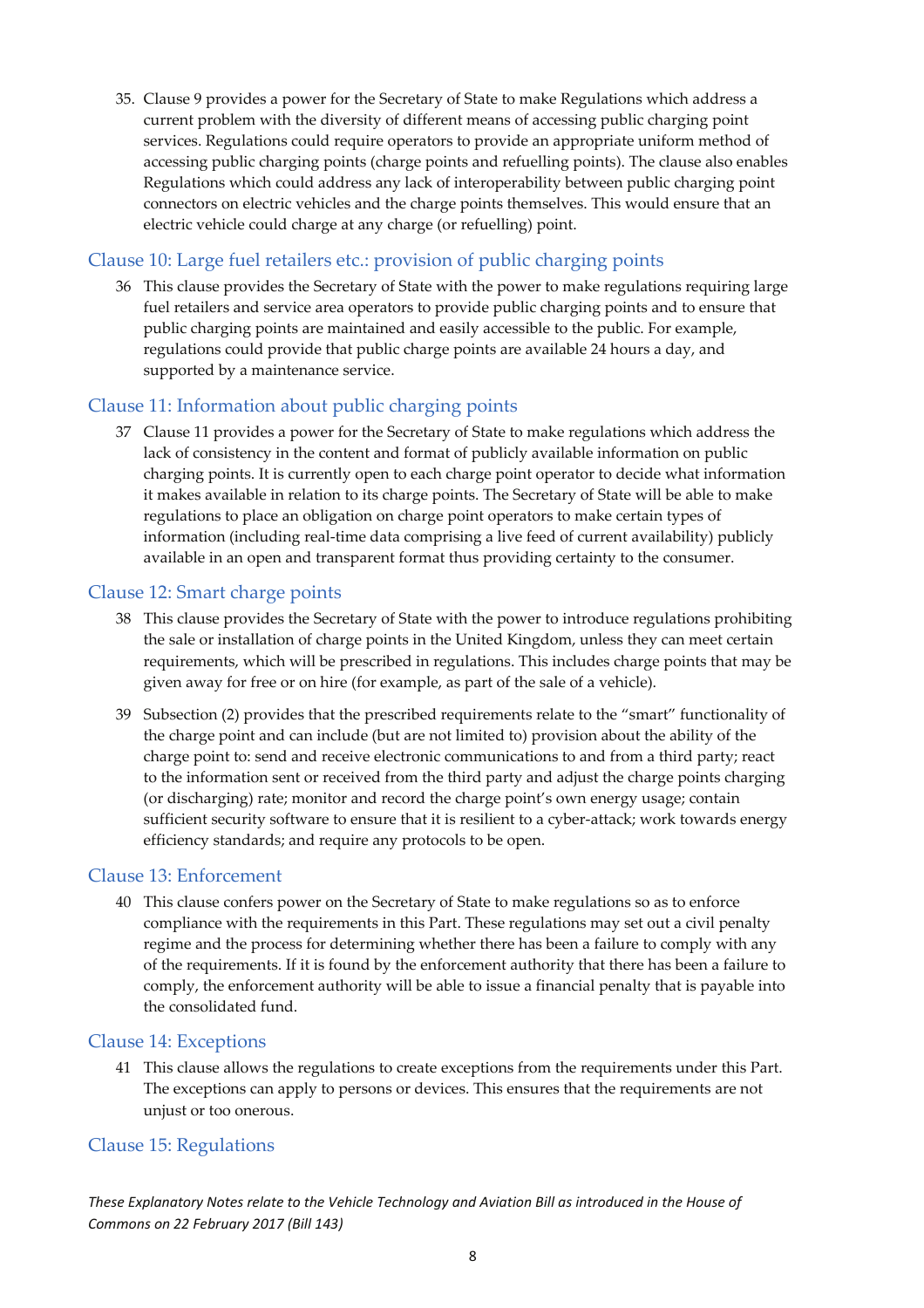42 This clause sets out what regulations made under this Part may do and contain, and the Parliamentary procedure to which the power to make any such regulations is subject

### **Part 3 Civil Aviation**

#### **Chapter 3: Policy Background - Air traffic services**

- 43 Air traffic services are currently provided in the United Kingdom by NATS (En Route) plc ("NERL"), a wholly owned subsidiary of NATS Holdings Limited ("NATS") by virtue of a licence granted to it by the Secretary of State under Part 1 of the Transport Act 2000 ("the 2000 Act"). The Civil Aviation Authority ("the CAA") regulates NERL's operations under and compliance with the licence. This Part of the Bill updates the regulatory framework governing the provision of air traffic services by repealing and replacing much of the provision in Part 1 of the 2000 Act. The new provision is modelled on the framework in Part 1 of the Civil Aviation Act 2012 and contains a more comprehensive suite of regulatory and enforcement tools.
- 44 On September 2016, the Government published a consultation document "Modernising the licensing framework for air traffic services", which is available at: https://www.gov.uk/government/consultations/modernising-the-licensing-framework-for-airtraffic-services. The consultation related to proposals for:

•amending the licence modification process to enable the CAA to make changes to the licence after consultation and conferring a right of appeal to affected parties;

•conferring a wider range of enforcement tools on the CAA, and enabling the licence holder to appeal decisions to an appropriate body;

•updating the Secretary of State's powers to be able to amend certain licence provisions so as to extend the licence termination notice period.

45 The Government published its response to the consultation on 8 February2017 and confirmed its intention to bring forward the proposals. The response is available at: https://www.gov.uk/government/consultations/modernising-the-licensing-framework-for-airtraffic‐services

#### Clause 16: Licensed air traffic services: modifying the licence and related appeals

- 46 This clause inserts new sections 11 to 11B into the 2000 Act. New section 11 enables the CAA to modify a condition of a licence condition and the Secretary of State to modify a term of a licence which relates to its duration, subject in either case to the procedural constraints set out in these new sections. The licence when granted contains provisions which are either terms or conditions (each is defined in section 40(6) of the 2000 Act) A term relates to matters such as the duration of a licence and the area in respect of which the licence authorises the provision of air traffic.
- 47 New section 11A sets out the licence modification procedure and the steps that the CAA and Secretary of State must follow when modifying a licence, including provision for which persons must be consulted about a proposed modification, giving reasons for making or not making the proposed modification and the timeline governing this process. Provisions for appeals against licence modifications and the procedure for such appeals is contained in Schedules 1 and 2 respectively.
- 48 New section 11B prohibits the CAA from making a modification if the Secretary of State directs it not to do so.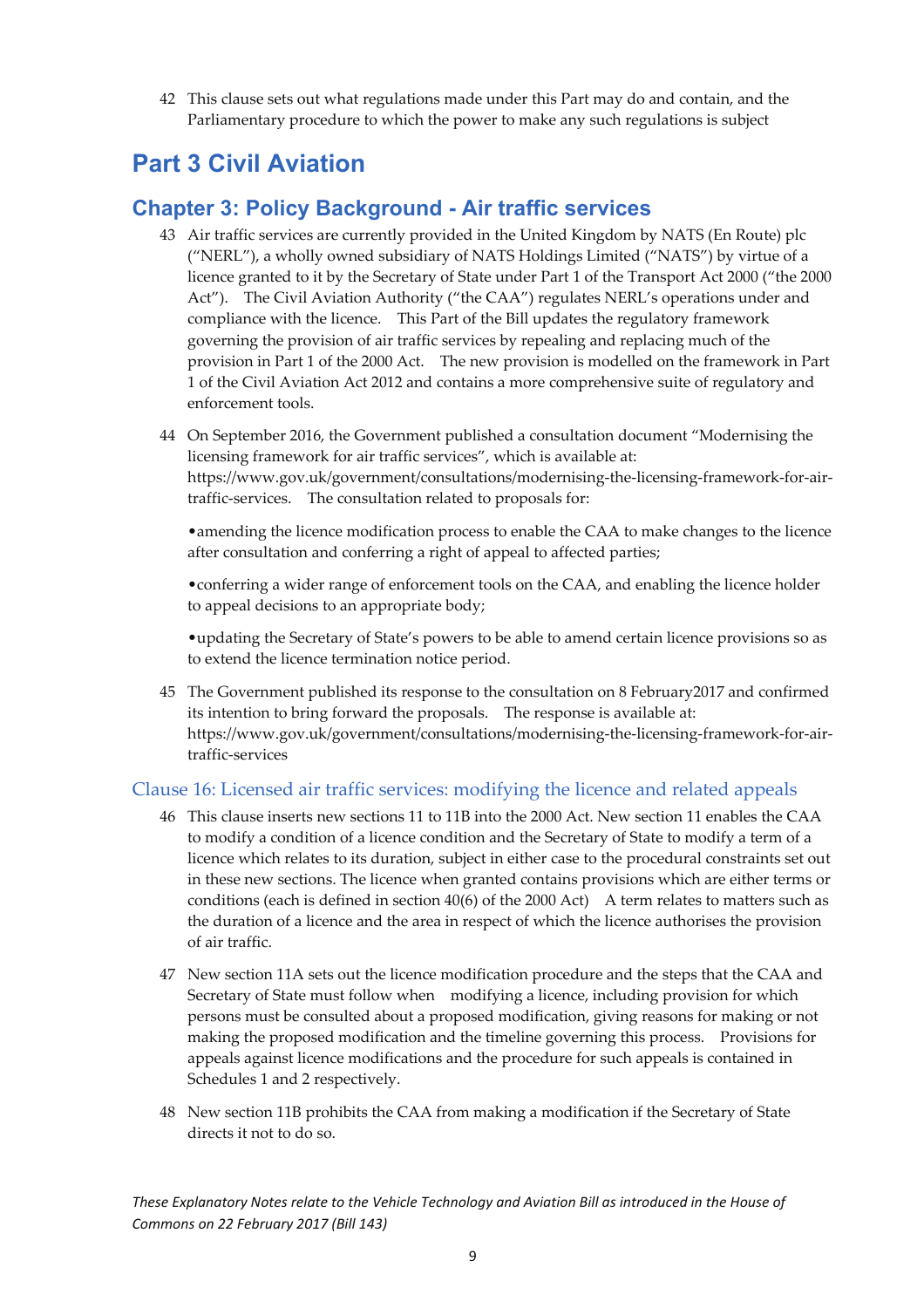#### Clause 17: Air traffic services licensed under Part 1 of the Transport Act 2000: enforcement

49 This clause amends Chapter 1 of Part 1 of the 2000 Act. New sections introduce new Schedule C1 (power to obtain information) and make provision for the imposition and recovery of penalties and the requirement on the CAA to publish a statement of policy governing its use of penalties.

#### Schedule 1: Modification of licence conditions under section 11 of the Transport Act 2000: Appeals

50 This Schedule inserts new sections 19A to 19F into the 2000 Act. These new sections make provisions for appeals in respect of a decision of the CAA to modify a licence condition; this includes provision for which persons may appeal and which person determines the appeal (new section 19A), the grounds on which an appeal may be allowed (new section 19B), what occurs on the determination of an appeal (new section 19C), the time by which such appeals must be determined (new section 19D) and requirements governing the publication of the determination (new section 19E). The appeal may be brought by a licence holder and certain other persons (e.g. airline and airport operators which are materially affected by the decision) and is determined by the Competition and Markets Authority ("the CMA") which may quash the decision appealed against, remit the matter to the CAA for reconsideration or substitute its decision for that of the CAA. New section 19A(3) confers power on the Secretary of State to make regulations which specify the airport operators which may bring an appeal under this framework.

#### Schedule 2: New Schedule A1 to the Transport Act 2000

- 51 This Schedule inserts new Schedule A1 into the 2000 Act. This Schedule makes provision for the procedure governing appeals in respect of decisions by the CAA to modify a licence condition. This includes provision relating to the time by which an appeal may be brought; the requirement to obtain permission to appeal; the right of certain persons to intervene in an appeal; the right to apply to suspend the effect of the decision being appealed pending the determination of the appeal; the powers of the CMA on determining the appeal; the production of documents and giving oral and written evidence (including expert evidence); costs; and the publication of the determination.
- 52 Paragraphs 23 and 25 of this Schedule respectively confer power on the CMA to make rules governing the conduct and disposal of appeals and the Secretary of State to make regulations which modify time limits prescribed in the Schedule.

#### Schedule 3: New Schedule B1 to the Transport Act 2000

53 This Schedule inserts new Schedule B1 into the 2000 Act. This Schedule makes provision governing the CAA's powers to enforce breaches of the licence holder's duties under section 8 of the 2000 Act or a licence condition, and the licence holder's appeal rights in respect of orders and penalties made or imposed by the CAA. Paragraph 14 of this Schedule confers power on the Secretary of State to make regulations which amend the basis on which a fixed penalty is to be calculated.

#### Schedule 4: New Schedule C1 to the Transport Act 2000

54 This Schedule inserts new Schedule C1 into the 2000 Act. This Schedule makes provision which enables the CAA to give notice to a person requiring that person to provide the CAA with information for the purpose of exercising certain functions. It contains related provision which enables the CAA to take enforcement steps if a person fails without reasonable excuse to comply with the notice (including the imposition of a financial penalty); to impose penalties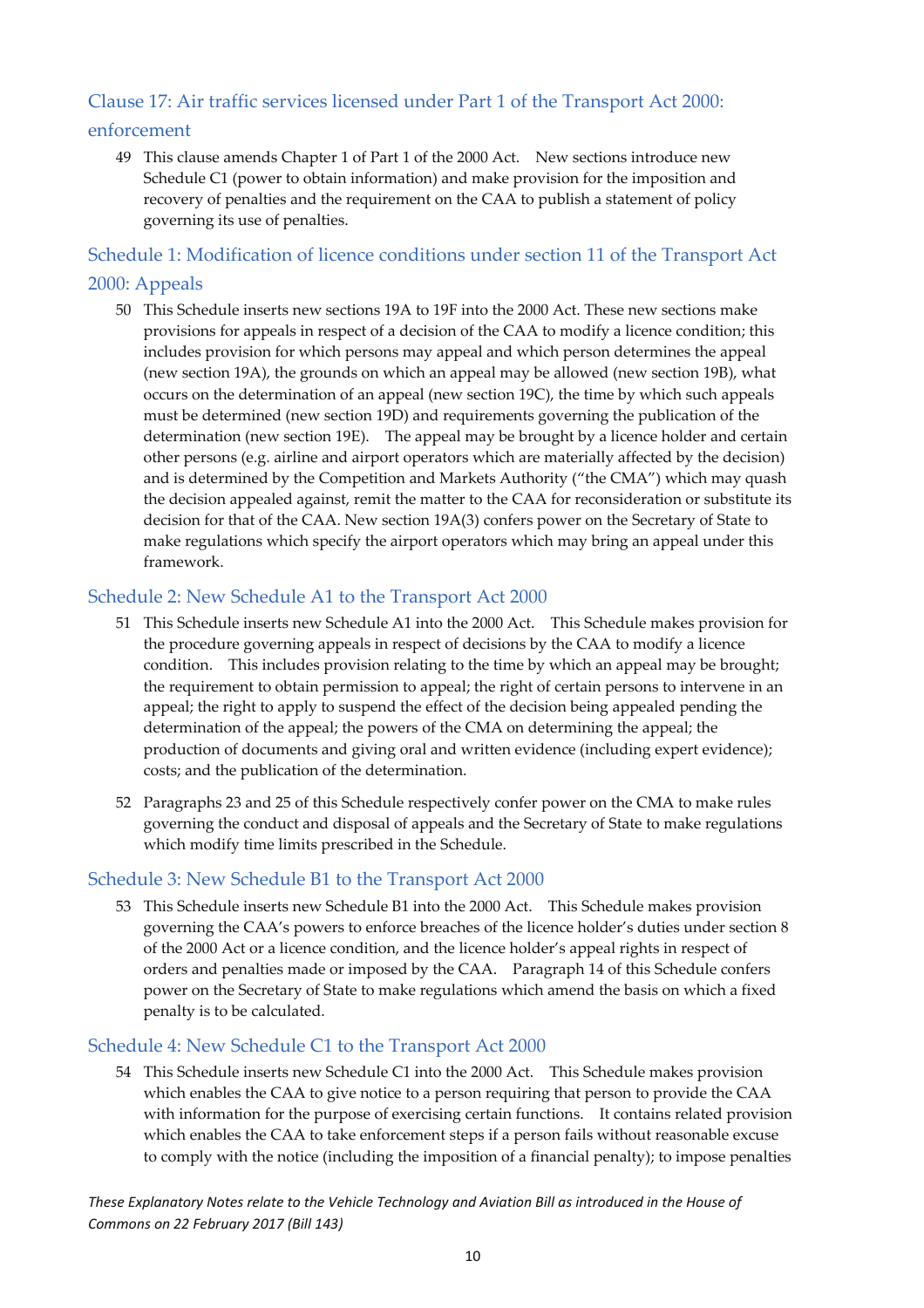in respect of the provision of false information or the destruction etc. of documents; and the right of appeal to the Competition Appeal Tribunal in respect of any of these steps.

55 Paragraph 2(9) confers on the Secretary of State a power to make regulations to amend the amount of the penalty specific in paragraphs 2(4) and (5) for failure to comply with an information notice.

#### Schedule 5: Minor and consequential amendments

56 Part 2 of this Schedule makes a number of minor and consequential amendments to Part 1 of the 2000 Act (e.g. to insert new definitions or amend existing ones) and one provision in Schedule 4 to the Enterprise and Regulatory Reform Act 2013. Paragraph 28 inserts new section 40A into that Act to make provision for "connected persons" for the purpose of Part 1 of the 2000 Act. New section 40(3) confers power on the Secretary of State to make regulations to make provision about when one person is connected with another for the purposes of Part 1 of the 2000 Act.

#### **Chapter 4: Policy Background – Flight providers**

- 57 The Bill amends the Secretary of State's existing powers to regulate the provision of flight accommodation. These powers are the basis of the Air Travel Organisers' Licence ("ATOL") scheme. The current ATOL scheme, managed by the Civil Aviation Authority ("the CAA"), applies to flight accommodation sold in the United Kingdom. It was set up in the 1970s to protect passengers purchasing seats on flights (mainly where these form part of a package holiday or more recently a "flight-plus" arrangement) in the event of insolvency. It protects over 20 million holiday‐makers each year, and is one of the ways in which the United Kingdom provides mandatory protection under the European Package Travel Directive. It is necessary to update the ATOL scheme to respond to innovation in the travel market and to ensure the scheme is harmonised with an updated EU Package Travel Directive (2015), when it comes into force in 2018.
- 58 The amendments in this Bill will allow ATOL protection to extend to a broader range of holidays, and make it easier for United Kingdom businesses to sell flight arrangements covered by the new regulations seamlessly across Europe. This will enable the United Kingdom to comply with the Package Travel Directive obligations in the short term while retaining an ability to adapt the scheme as appropriate when the United Kingdom leaves the EU.
- 59 The amendments will also enable the structure of the ATOL scheme to respond more flexibly and effectively to these changes. They will update existing powers to enable separate trust arrangements to be set up for different classes of business model or risk, for example "Linked Travel Arrangements". The primary purpose of any new trust will still be consumer protection in relation to the sale of flight accommodation. A further amendment will ensure that the CAA's information powers are aligned with the evolving ATOL scheme, so that they are able to continue to manage and enforce the scheme effectively.
- 60 On 28 October 2016, the Department published a consultation document 'ATOL reform modernising consumer protection'. https://www.gov.uk/government/consultations/atol‐ reform-modernising-consumer-protection. This sought views on proposals to strengthen ATOL and align it with the Package Travel Directive (2015), through: ensuring ATOL is consistent with the new definition of "package'' in the Directive; ensuring ATOL is consistent with the scope of the Directive, so that it can protect all eligible flight sales made by businesses established in the United Kingdom, including sales across the EEA; and potentially amending ATOL to cover emerging business practices regulated under the Directive, including Linked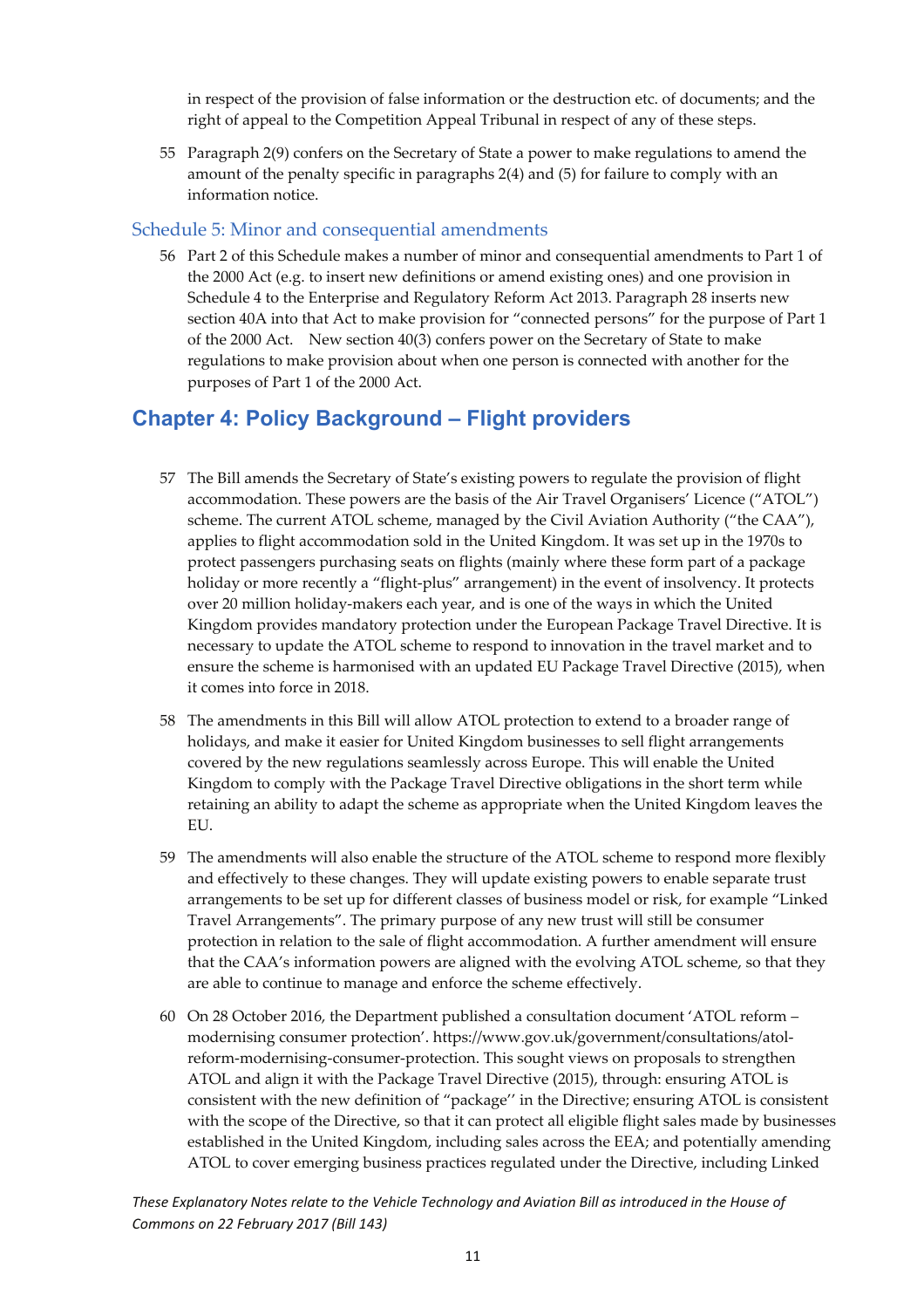Travel Arrangements.

61 The Government published its response on 8 February 2017 and confirmed its intention to bring forward its proposals. Those proposals requiring primary legislation are provided for in this Bill. The consultation and Government response can be found at: https://www.gov.uk/government/consultations/atol‐reform‐modernising‐consumer‐protection

#### Clause 18: Air travel organisers' licences

- 62 This clause amends section 71 of the Civil Aviation Act 1982 ("the 1982 Act") to enable regulations to be made covering the sale of flight accommodation by United Kingdom established organisers, elsewhere in the EEA. The making of such regulations will support the United Kingdom's implementation of the Package Travel Directive 2015, which will need to be brought into force by July 2018. Once the Directive is in force, any business established in the United Kingdom and licensed under ATOL for sales within scope of the Directive, will no longer need to comply with the different insolvency protection rules of other EEA States, making cross‐border trade easier.
- 63 This clause also inserts new subsection (1E) into section 71 of the 1982 Act to clarify that the Secretary of State may make regulations to exempt any form of flight only arrangement from the ATOL licensing arrangements.

#### Clause 19: Air Travel Trust

- 64 The Air Travel Trust is the trust arrangement first established by deed dated 5 January 2004 ("the 2004 deed"), under which contributions from ATOL holders are held and CAA trustees are given powers to compensate consumers. The 2004 deed permits amendment of its provisions by the Secretary of State. This clause amends section 71A of the 1982 Act to distinguish the existing and continuing flexibility of the current Air Travel Trust from wholly new qualifying trusts that may be enabled by subsection (2).
- 65 Subsection (2) enables the Secretary of State to incorporate, by way of regulations, new forms of qualifying trust into the ATOL trust arrangement. The primary purpose of any new trust will still be consumer protection in relation to the sale of flight accommodation. Since 2004, the market for flight sales has become increasingly diverse. Both CAA experience and feedback from the consultation on modernising ATOL suggests that in future it may be necessary to enter into separate trust arrangements for different classes of business model, for example "Linked Travel Arrangements" . This will give greater transparency for business and consumers, particularly if there are significant differences between the trust arrangements for different classes of consumer or contributor.
- 66 Subsections (3) and (4) provide that the affirmative resolution procedure will apply should the Secretary of State propose to make regulations under the new subsection.

#### Clause 20 Provision of information

- 67 This clause amends section 84(1) of the Civil Aviation Act 1982, which sets out the powers under which CAA are able to request information from persons.
- 66. Subsection (2) of this clause extends the scope of the power to request information to ensure it matches the new scope of the power to make regulations introduced by clause 18. Subsection (3) ensures that the information power applies to any airlines selling ATOL licensable holidays in the United Kingdom (and airlines established in the United Kingdom selling such holidays in the EEA), that are not covered by section 84(1)(a). For example, subsection (3) would apply to European airlines that have an air service operator's licence from another EU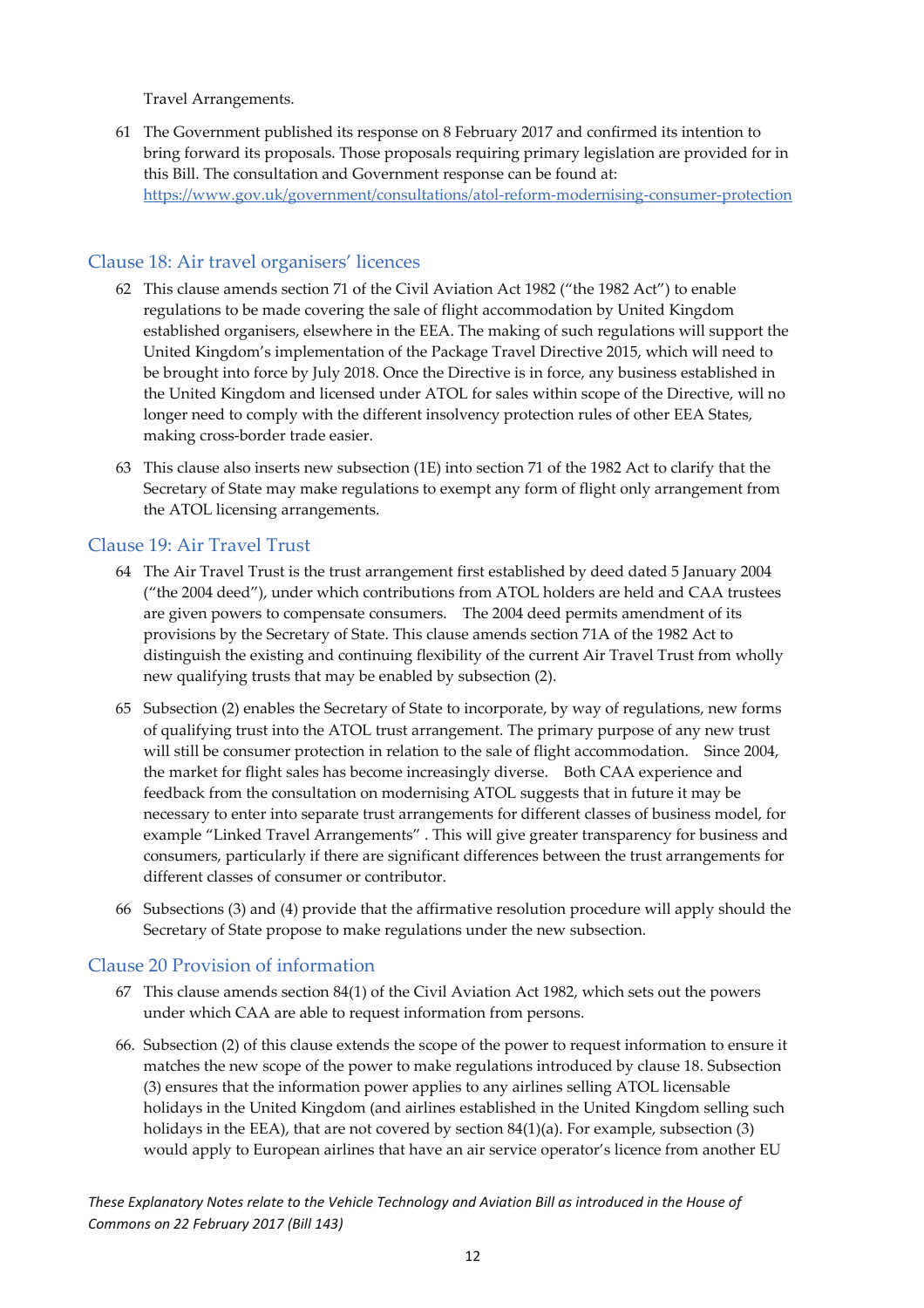Member State and therefore do not need any of the licenses granted by the CAA mentioned in section  $84(1)(a)$ .

### **Part 4: Miscellaneous**

#### **Chapter 5: Policy Background – Vehicle Testing**

- 68 The law requires all large vehicles (lorries, buses and coaches) to pass annual roadworthiness tests to ensure that they are safe to be driven on‐road. The Driver and Vehicle Standards Agency ("the DVSA") (an executive agency of the Department for Transport) carries out these tests on behalf of the Secretary of State. The DVSA also carries out a number of other specialist, statutory tests.
- 69 In December 2012, the Department for Transport published the Consultation on Motoring Services Strategy, which proposed to transform Heavy Goods Vehicle ("HGV"), bus and coach testing. One of the proposals was to have as few government owned test stations as possible.
- 70 Following the consultation, the annual roadworthiness tests have begun to be delivered in partnership with the private sector. The majority of tests are now delivered from private sector owned sites (known as an Authorised Testing Facility, or "ATF") with the DVSA still providing the independent examiners. The ATF sites operate pursuant to a contract with the DVSA and are contractually permitted to charge a fee for the use of the premises. There are now over 581 ATFs in operation across Great Britain.
- 71 The use of ATFs has helped the DVSA rationalise its estate to make public sector savings in accordance with commitments outlined in the 2012 Consultation on Motoring Services Strategy and reiterated in the more recent strategy document published in April 2016 ‐ "Safe, Secure, Sustainable – the motoring services agencies". https://www.gov.uk/government/consultations/motoring‐services‐strategy‐a‐strategic‐ direction‐2016‐to‐2020
- 72 To complete the move from Secretary of State owned vehicle testing sites (i.e. DVSA sites) to private sector owned sites, the other specialist testing schemes conducted by the DVSA will be moved into an ATF type arrangement. The fee for the use of the testing facilities (and capping of it) will be moved onto a statutory basis. .

#### Clause 21: Powers to designate premises for vehicle testing and cap testing station

#### fees

- 73 Subsection (1) of this clause inserts new sections 65B and 65C into Part 2 of the Road Traffic Act 1988 (construction and use of vehicles and equipment).
- 74 New section 65B confers power on the Secretary of State to designate (by notice in writing) any premises as an authorised premises where the DVSA examiners can perform specialist kinds of vehicle tests referred to as "listed procedures". The listed procedures are contained in new section 65B(2) and are statutory tests that are performed on lorries, buses and coaches. These tests may only be carried out at an authorised premises or a premises provided for by the Secretary of State (new section 65B(6)).
- 75 New section 65C confers power on the Secretary of State (by way of regulations) to "cap" any fees charged by designated premises payable by the vehicle owner for use of the designated premises to carry out the test. Different amounts can be set for different tests and different circumstances.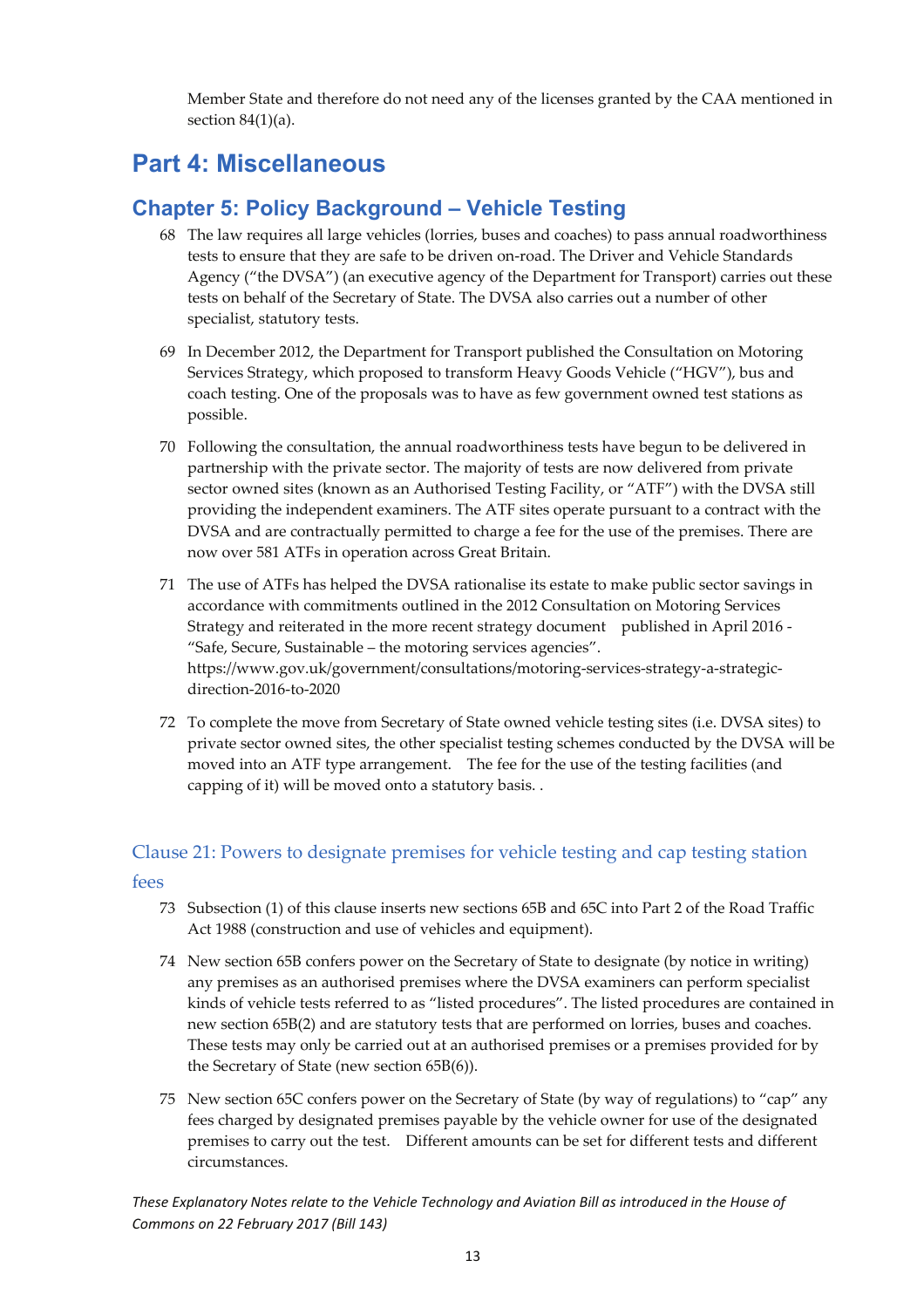#### Schedule 5: Minor and consequential amendments

75. Part 3 of this Schedule makes minor and consequential amendments to other pieces of legislation as a result of changes being introduced to define a designated testing station and the specialist vehicle tests that will be delivered from those stations.

#### **Chapter 6: Policy Background - Offence of shining or directing a laser at a vehicle**

76 This measure will create an offence of shining laser pointers at aircraft and other modes of transport. This new offence is intended to capture the use of laser pens and pointers, and other means of producing a laser beam, so as to dazzle or distract a person when driving a vehicle in the course of a journey. It will apply to most forms of vehicles, including aircraft, road vehicles, trains, trams, ships, hovercrafts, invalid carriages, and cycles. The new offence will be a strict liability offence.

#### Clause 22: Offence of shining or directing a laser at a vehicle

- 77 This new offence is intended to capture the use of laser pens and pointers, and other means of producing a laser beam, so as to dazzle or distract a person when driving a vehicle in the course of a journey. The new offence will be a strict liability offence.
- 78 Subsection (1) will make it an offence to direct or shine a laser beam at a vehicle in such a way as to dazzle or distract the person driving, piloting, or navigating that vehicle.
- 79 Subsection (2) will provide that it is a defence for a person charged with the offence to show that he or she did not intend to commit the offence, and that they exercised all due diligence and took all reasonable precautions to avoid committing the offence. The person charged will have to adduce sufficient evidence of each fact referred to in subsection (2) as to raise an issue with respect to it (subsection (3)). The intention of subsection (2) is to provide a defence which can be relied on by persons who accidentally dazzle or distract a person with control of a vehicle when using a laser for a legitimate reason.
- 80 Subsection (4) will lay down penalties for a person convicted of an offence under subsection (1) on either summary conviction or on indictment. A person convicted of the offence on indictment could face imprisonment up to 5 years, a fine, or both. Subsections (5) to (8) makes provision for the interpretation of this clause, including on what "in the course of a journey", "driver" and "vehicle" mean. The offence will cover most forms of vehicles, including aircraft, road vehicles, trains, trams, ships, hovercrafts, invalid carriages, and cycles.

#### **Chapter 7: Policy Background – Courses offered as an alternative to prosecution**

- 81 Persons who commit certain low-level road traffic offences may, under existing powers, be offered educational courses. Such courses are offered as an alternative to a fixed penalty, and therefore a driver who successfully completes a course is not required to pay a financial penalty in relation to the offence, or to have points endorsed on his driving record. A fee is charged to a driver who enrols on a course, which covers the cost of the course as well as other expenses. The provisions set out a specific statutory basis for this charging regime.
- 82 The provisions put the existing charging regime on a specific statutory basis for the avoidance of doubt and out of an abundance of caution. They do not, therefore, change the way in which courses are offered, administered or run, although they will enable greater transparency over the way that fees are set. Those offered courses will not, therefore, see any change, and consequently there has been no consultation in relation to these provisions.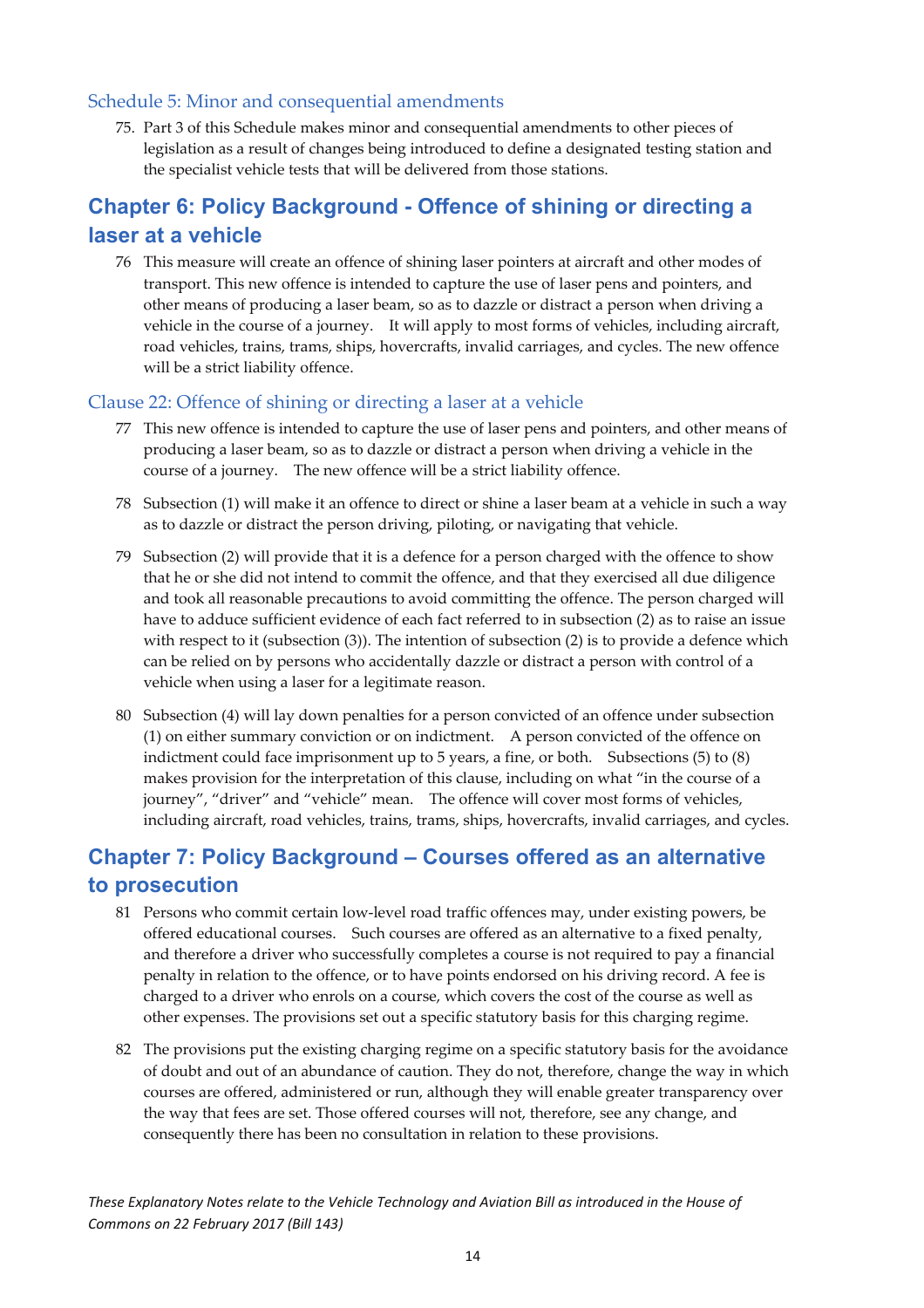#### Clause 23: Courses offered as an alternative to prosecution

- 83 This clause inserts Part 3B, comprising sections 90G to 90I, into the Road Traffic Offenders Act 1988, and inserts equivalent provisions into the Road Traffic Offenders (Northern Ireland) Order 1996. New section 90G(1) confers power on policing bodies to charge a fee to a person who enrols on a course offered in England and Wales in relation to a specified fixed penalty offence; and new section 90G(2) allows for the fee charged to be set at a level which exceeds the cost of the course and related administrative expenses. Any excess generated by the charge must be used for the purpose of promoting road safety.
- 84 New section 90G(3) confers power on the Secretary of State to specify in regulations the level of fees, use of fee income, and how fees are to be calculated. This will not affect policing bodies' duty to be open and transparent about the way they account for expenditure. New section 90G(6) confers power on the Secretary of State to make regulations which specify the fixed penalty offences to which the charging power will apply. A fee may only be charged in relation to a course approved by a specified body and, therefore, new section 90G(6) contains a power to specify the body which will approve courses.
- 85 New section 90H allows provision to be made, in regulations, to prevent courses being offered to repeat offenders.
- 86 New section 90I specifies that regulations made under Part 3B are subject to the negative resolution procedure.
- 87 New sections 90G to 90I Road Traffic Offenders Act 1988 will make provision for fees to be charged in relation to courses offered in England and Wales.
- 88 Clause 23(3) provides a power to further amend the Road Traffic Offenders Act 1988, to make corresponding or similar provision in relation to courses offered in Scotland.

## **Part 5: General**

#### Clause 24: Minor and consequential amendments

89 This clause confers on the Secretary of State with a general power to make consequential provision in relation to any provision of the Bill. The power includes power to amend primary legislation passed before the end of the Session in which the Bill is passed. This power is subject to the affirmative resolution procedure in cases in which the power is exercised in relation to primary legislation (subsection (5)) and the negative resolution procedure in all other case (subsection(6)).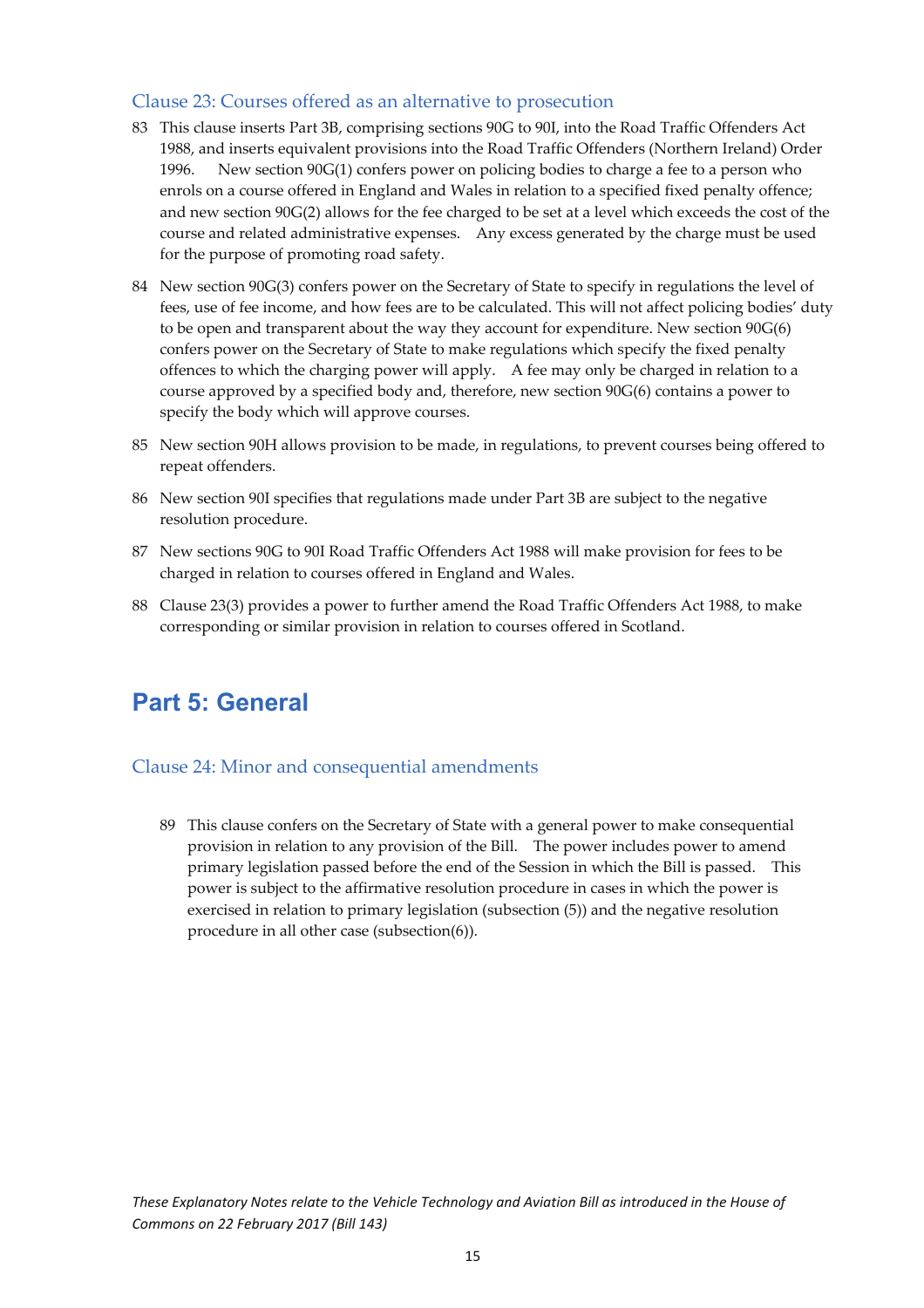### **Commencement**

90 Clause 25 provides for commencement of the provisions in the Bill. With the exception of clauses 18, 19, 24(2) to (7) and 25 to 27, the provisions of this Bill come into force on the days appointed by the Secretary of State by regulations. Clauses 18, 19, 24(2) to (7) and 25 to 27 will come into force on the day on which the Bill is passed.

## **Financial implications of the Bill**

90 Full details of the financial implications of the Bill are set out in the summary Cover Impact Assessment. The cumulative net present value of the policies contained in the Bill is approximately £16.4 million. Further details of the costs and benefits of individual provisions are set out in more detail in the published impact assessments. The summary Impact Assessment for the Bill and individual Impact Assessments can be found at https://www.gov.uk/government/publications.

## **Parliamentary approval for financial costs or for charges imposed**

91 There are two provisions in the Bill that have tax implications. One is in relation to the extension of the power enabling ATOL to apply to cross border sales by United Kingdom businesses (the ATOL scheme is funded by a levy, which was classified as a tax in 2012). The Exchequer Secretary to the Treasury approved the ATOL proposals to include powers in the Vehicle Technology and Aviation Bill enabling appropriate tax provisions to be made in relation to the transfers provided for in the Bill. The other is in relation to the provisions on courses offered as an alternative to prosecution, which will provide income to police forces which explicitly goes beyond recovery of the costs of the courses themselves and their administration. These course charges are likely to be classified as a tax. With the consent of the Chief Secretary to the Treasury, a Ways and Means Motion relating to this Bill will be moved in the House of Commons.

## **Compatibility with the European Convention on Human Rights**

92 The Government considers that the Vehicle Technology and Aviation Bill is compatible with the European Convention on Human Rights ("ECHR"). Accordingly, the Right Honourable Chris Grayling MP, Secretary of State for Transport, has made a statement under section  $19(1)(a)$  of the Human Rights Act 1998 to this effect. Further explanation of key human rights issues is provided below. References to articles are to articles of the ECHR.

#### **Part 2: Electric vehicles: Charging**

93 The provisions in Part 2 raise a number of issues which engage Article 1 of Protocol 1 ("A1P1"), by imposing requirements on persons which could interfere with their commercial decisions, their infrastructure and products and their business goodwill. The Government, however, considers in each case that any potential interference is justified on public interest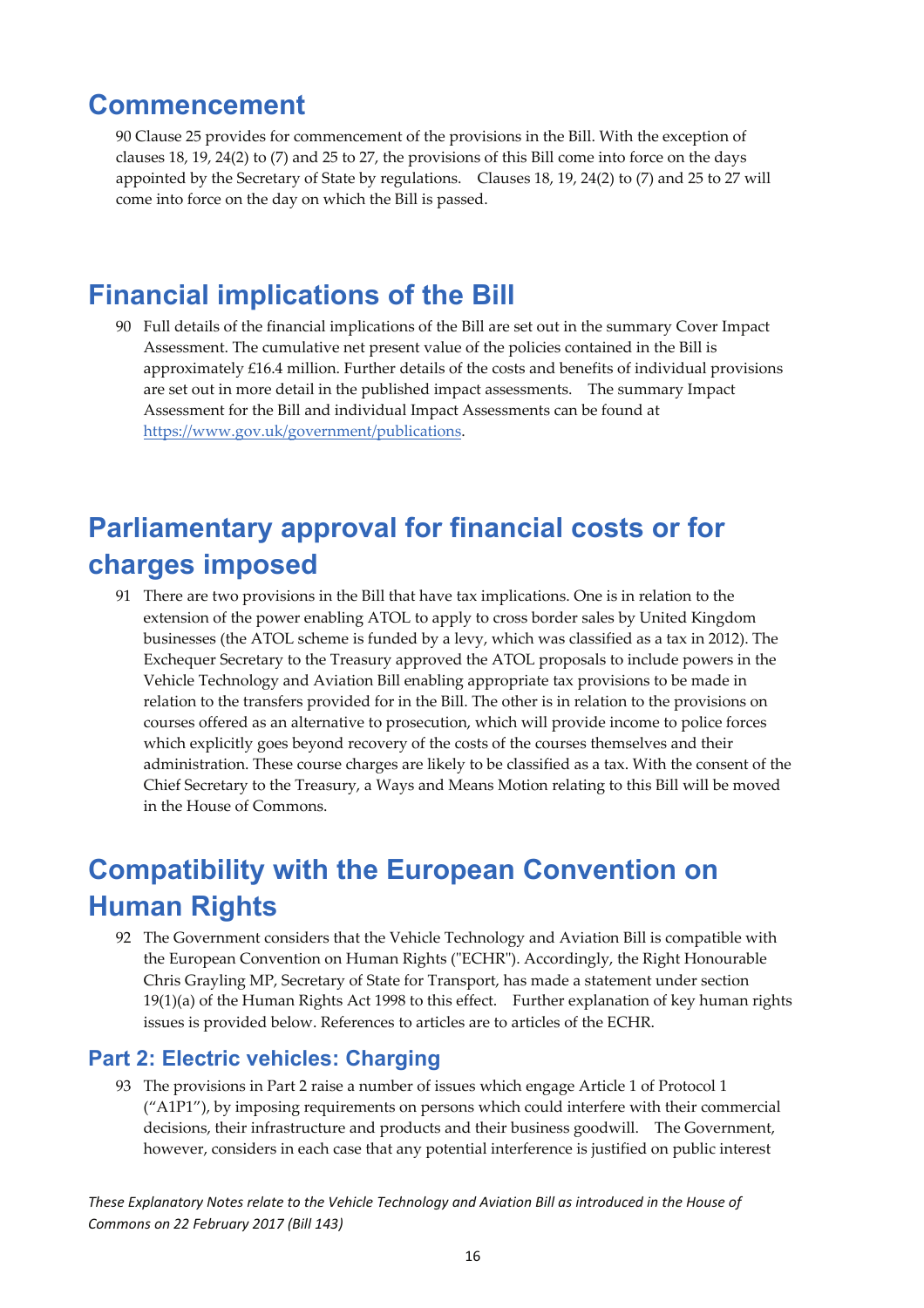grounds, as expressly permitted by A1P1.

#### Public charging points: access and connection

- 94 Clause 9 confers power on the Secretary of State to make regulations which require operators of publically accessible charge points and hydrogen refuelling stations and networks to ensure consumers can use them without the need to utilise many different methods of access, such as smart phone, SMS text, subscription and card payment ("access"). This clause also introduces the power to specify minimum standards of design and functionality to achieve a uniform standard means of access. Moreover, there is a power to specify minimum standards of design and functionality to secure physical interoperability between electric and hydrogen vehicles and charge points ("connection"). The access provisions could interfere with current network access practice and affect business goodwill as currently operators can choose how to permit access to the services of its own charge points. The connection provisions would affect the sale and installation of certain types of infrastructure that did not meet those standards and commercial decisions on choice of infrastructure.
- 95 It is necessary to ensure that all publicly accessible charge points are accessed by the widest section of the population. This provision will build on simple ad hoc access by potentially mandating the most suitable type of access, which benefits both consumer and operator. There is currently no interoperability in the charge point industry, with several connectors serving several different vehicle types. This creates a disjointed national charge point network. A fully interoperable national network where all Ultra Low Emissions Vehicles ("ULEV") can access charge points irrespective of make, would improve network efficiency and boost consumer confidence.
- 96 Accordingly, any interference with A1P1 rights would be a proportionate means of achieving these aims.

#### Large fuel retailers etc.: provision of public charging points

- 97 Clause 10 confers power on the Secretary of State to make regulations which require the minimum provision of charge points and hydrogen refuelling stations at motorway service areas and large fuel retailers. This will have some impact on the actual motorway service areas ("MSAs") and large fuel retailers as well as commercial decisions regarding what services to provide and may affect commercial relations between MSAs and infrastructure operators. This could have financial implications and affect business goodwill.
- 98 "Range anxiety" is a real constraint to the purchase of ULEV. Whilst almost all MSAs have at least one rapid EV charge point, there is a very real need to ensure that the number increases so the growth of ULEV is not constrained, which would affect ULEV growth. Currently, commercial interests have acted to constrain growth of the long distance infrastructure network and without legislation the position may not improve.
- 99 The provision of ULEV infrastructure at fuel retailers is at an embryonic stage. A highly visible network of infrastructure in fuel retailers would support future ULEV purchasing decisions and help grow sales to meet the Government's environmental aims. Fuel retailers are an obvious and accessible addition to charging at home and work and would complement the additional capacity to be brought on motorways.
- 100 Therefore, any interference with A1P1 rights would be a proportionate means of achieving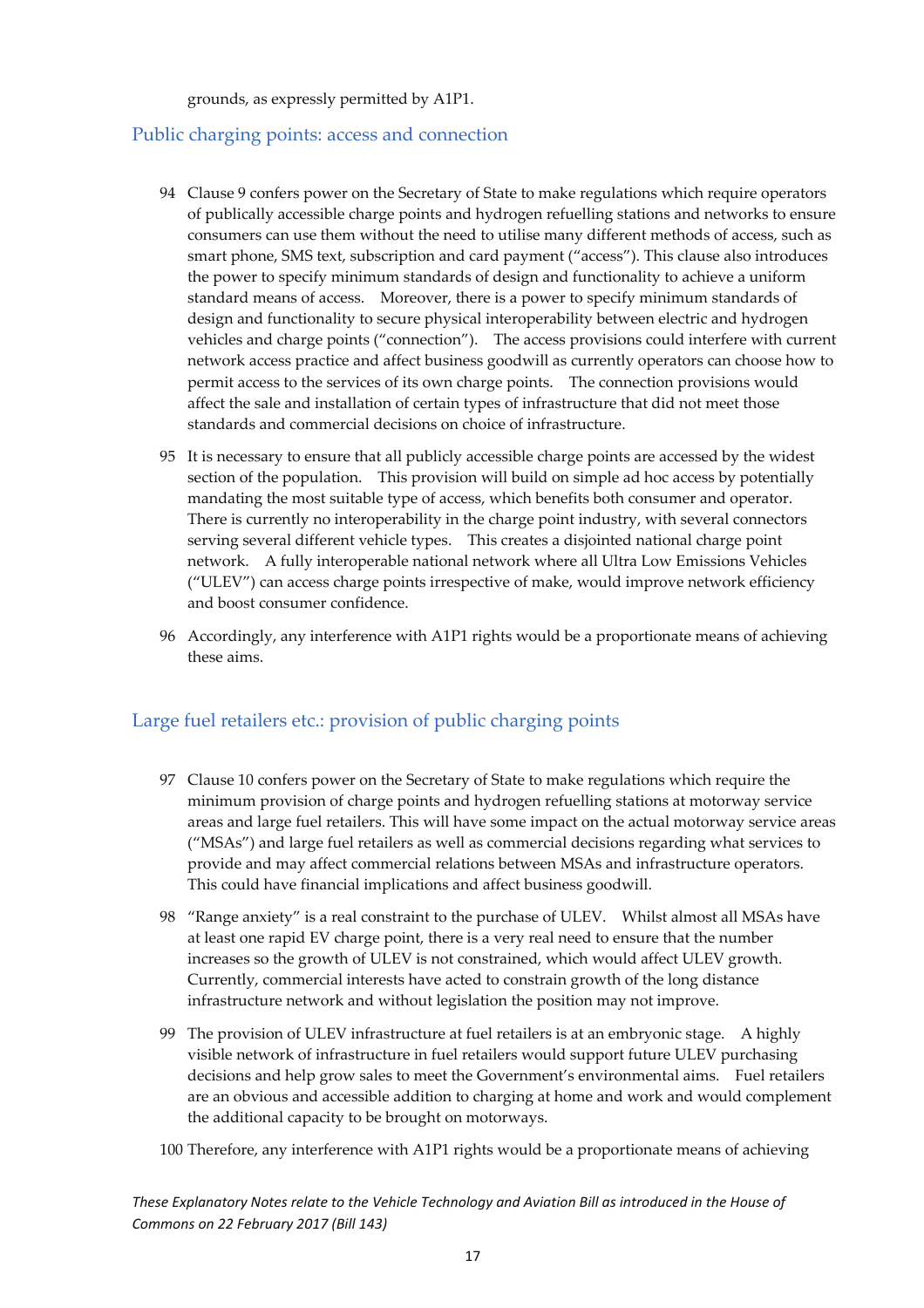these aims.

#### Real-time and other information about public charging points

- 101 Clause 11 confers power on the Secretary of State to make regulations which require, in relation to charge points and hydrogen refuelling stations accessible to the public, operators to provide open data in an open source format on the geographical location and live availability of charging and fuelling and refuelling infrastructure and services. This may interfere with the carrying on of business activities by an operator.
- 102 Currently, there is a lack of conformity in the data that is provided informing drivers about the availability and location of charge points. The Government's aim is to ensure the availability of reliable and comprehensive open source data on public charge points and refuelling type, location and access method which could improve the offer to the consumer. On this basis, any interference with A1P1 rights would be a proportionate means of achieving these aims.

#### Smart charge points

- 103 Clause 12 confers power on the Secretary of State to make regulations which require infrastructure installed for the purposes of charging an electric vehicles to have 'smart' functionality that enables it to receive, understand and respond to signals sent by energy system participants (e.g. DNOs, Energy Companies, National Grid or other third parties) for the purposes of balancing energy supply and demand. This will require operators to modify their product to ensure "smart" functionality. This may constitute an interference with operators' A1P1 rights.
- 104 Electric vehicles may be plugged in for long periods and therefore hold potential to "smart charge"‐ not only receiving the necessary amount of electricity required by the user within the time required, but providing balancing services to the electricity system. This could involve reducing or increasing the power of a charge to balance the system's frequency, or timing charging to take advantage of off‐peak periods. These functions may benefit a range of parties, including consumers, energy suppliers and network operators. Many of these functions have commercial value and could be transferred to consumers through lower energy bills.
- 105 The infrastructure installed at the present time is likely to last for many years, and if it does not contain the technical capability to communicate and control charging, it will not be possible for any third party to exercise control over the charging pattern, hampering the development of commercial offerings for this service, and risking significant network and generating capacity upgrades for the United Kingdom to meet additional peak demand. Furthermore, by developing an agreed standard with industry, the provision of smart charging infrastructure may itself aid the development of the smart tariff market, providing a base of customers with which to control and provide services to the grid. By ensuring that electric vehicle charging has the technical capability to be responsive to network and system needs, the United Kingdom has the necessary tools to manage electric vehicle load risks, and encourage the market for smart energy tariffs or other consumer propositions.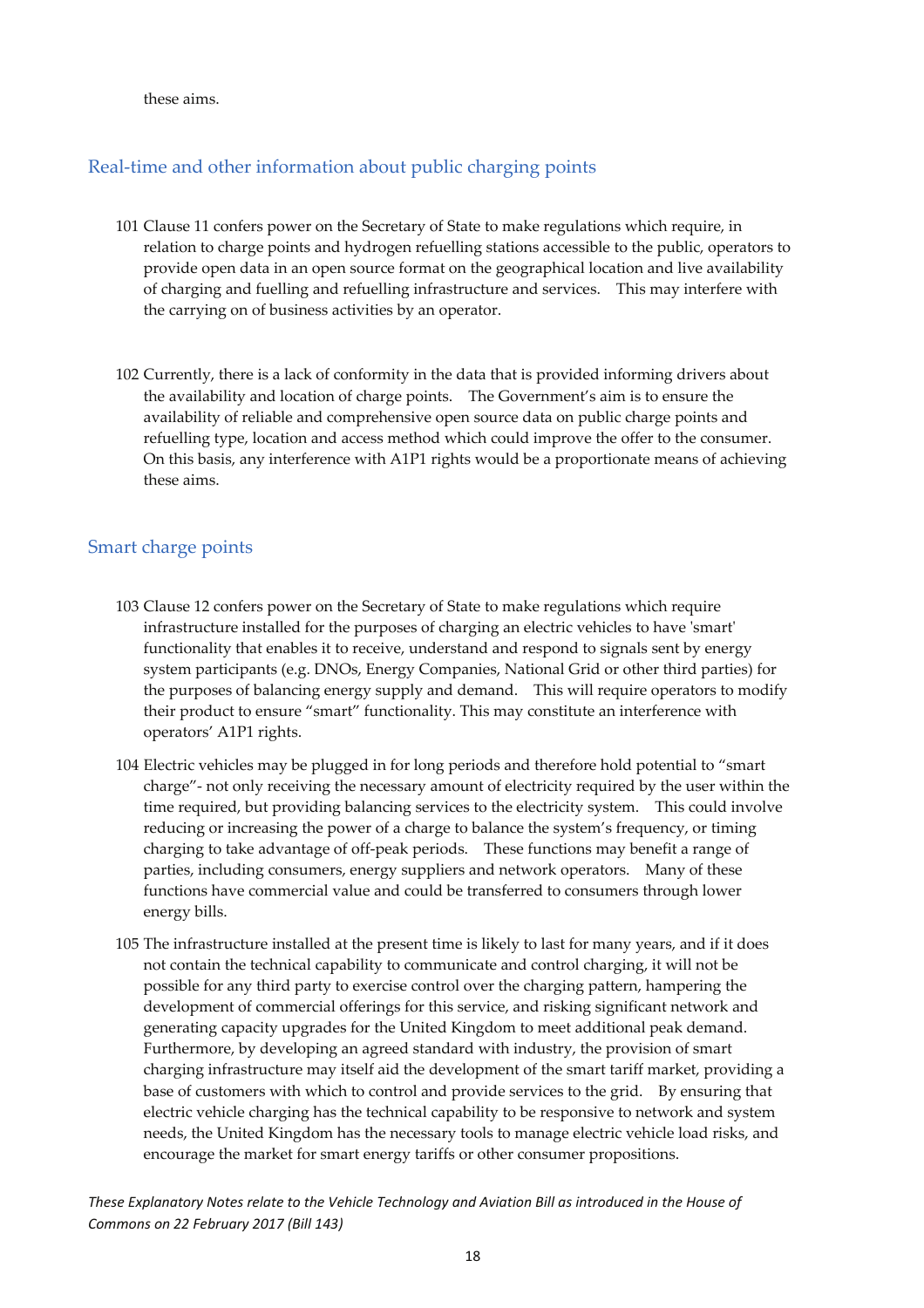106 Accordingly, any interference with A1P1 rights would be a proportionate means of achieving these aims.

#### **Part 3: Civil aviation**

#### Air Traffic Services licensed under Part 1 of the Transport Act 2000

- 107 Provision of air traffic services in the United Kingdom. Provision of such services without a licence is an offence. A licence was granted to NERL by the Secretary of State in 2001 and the regulation of NERL's operations under this licence is carried out by the Civil Aviation Authority ("the CAA"). The licence contains conditions with which the licence holder must comply. The new provisions will enable the CAA to modify the licence conditions after consulting the licence holder. The licence holder will have a right of appeal to the Competition and Markets Authority in respect of the CAA's decision to modify a condition. The CAA will also be given a new suite of enforcement powers (to include power to impose civil penalties for breach of a licence condition). The licence holder will also have a right of appeal to the Competition Appeal Tribunal in respect of the CAA's enforcement decisions.
- 108 The exercise by the CAA of its new power to impose a licence modification on the licence holder or take enforcement action against the licence holder in respect of a breach of a licence condition (e.g. through the imposition of a civil penalty) constitutes an interference with its A1P1 rights. A licence modification which imposes a more onerous requirement on the licence holder (which in turn would result in increased cost to it in the carrying on of its business) or the imposition on it of a financial penalty for a breach of a licence is likely to represent a determination of a right in respect of which by virtue of article 6 the licence holder is entitled to a fair and public hearing before an independent and impartial tribunal.
- 109 The purpose of the licensing regime is to ensure the safe, efficient and coordinated provision of air traffic services in the United Kingdom. This purpose is reflected in the duties imposed on the Secretary of State, the CAA and the licence holder by the Transport Act 2000. This is a strategically important area of regulated activity which involves the management of constant very high volumes of aircraft movements. The licensing regime, and the CAA's corresponding powers to make modifications to licence conditions or take enforcement action for a breach of those conditions (e.g. through the imposition of penalties), is a proportionate means of ensuring that the statutory duties to promote safety etc. are fulfilled. The CAA, moreover, is a public body to which section 6 of the Human Rights Act 1998 applies and must therefore exercise its functions in accordance with Convention rights; these include its regulatory functions in respect of the licence holder.
- 110 The licence holder will have a right of appeal to an independent body in relation to the CAA's licence modification decisions (to the Competition and Markets Authority) and the CAA's enforcement decisions (to the Competition Appeal Tribunal). The existence of these appeal rights will ensure adequate oversight of the CAA's regulatory decisions by an impartial and independent tribunal and safeguard the licence holder's article 6 rights.

#### **Part 4: Miscellaneous**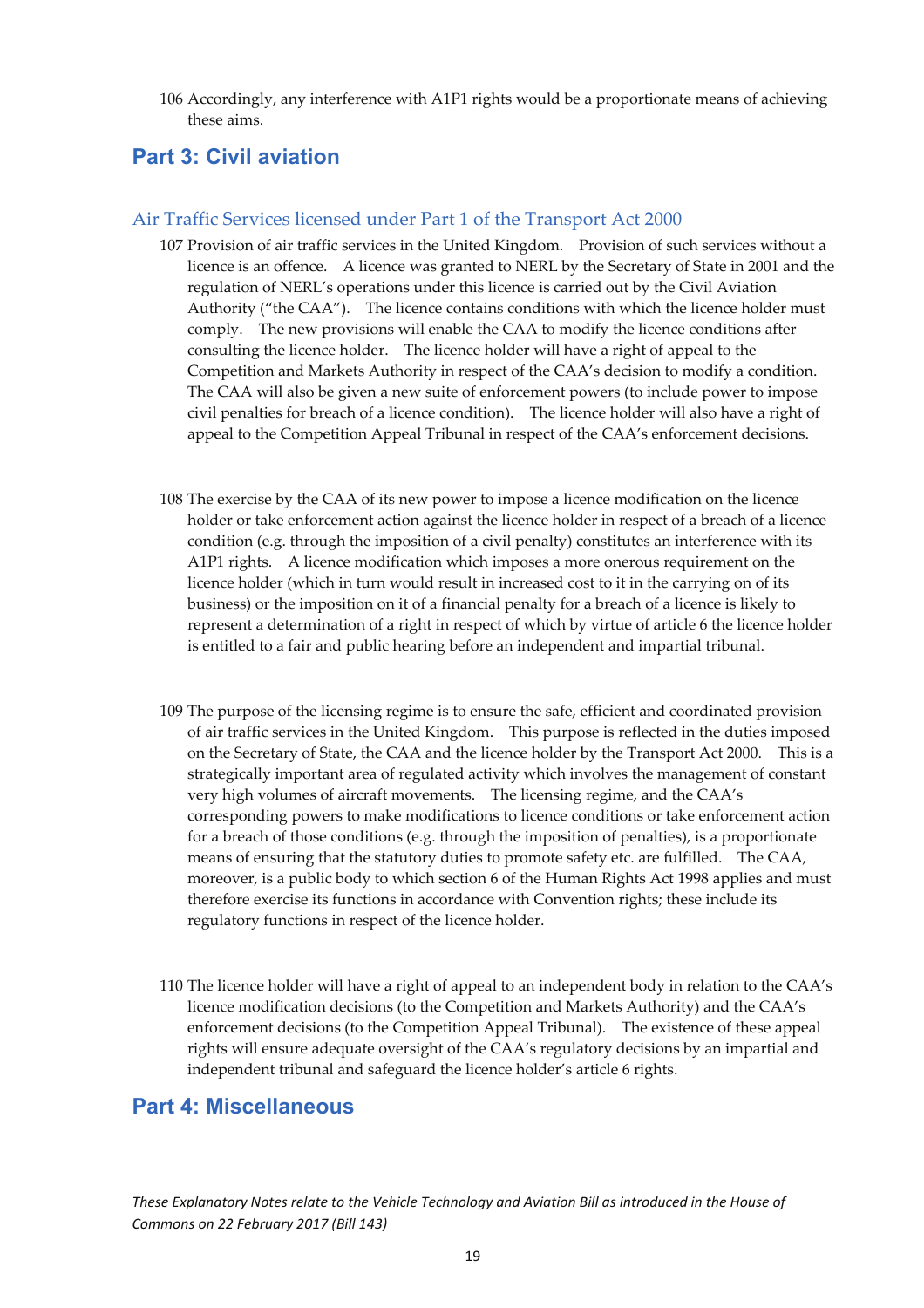#### **Offence of shining or directing a laser at a vehicle**

- 111 Clause 22, which will make provision for this new offence in relation to the misuse of lasers, raises issues in relation to article 6(2) ECHR and the presumption of innocence in criminal proceedings. Subsection (1) will create a new strict liability offence and, once the elements of the offence are shown to have occurred, subsections (2) and (3) will provide for the person charged to show the elements of a defence apply.
- 112 The European Court of Human Rights and the United Kingdom's domestic courts have considered whether offences of strict liability violate article 6(2) and have decided that they do not, provided that the prosecution retains the burden of proving that the offence was committed (see Salabiaku v. France (1991) 13 E.H.R.R. 379). Under clause 22(1), it will be for the prosecution to prove the elements of the new offence, i.e. those making up the actus reus, beyond reasonable doubt and therefore there will not be an interference with the presumption of innocence.
- 113 Under clause 22, once the prosecution have proved the elements of the new offence, the burden will shift to the defendant to establish the elements of the defence provided by subsection (2). This shift of the burden once the elements of the offence have been proved has also been held by the European Court of Human Rights not to infringe article 6(2) ECHR (see G. v. U.K. (2011) 53 E.H.R.R. SE25 at [26]). In the case of subsection (2), it will impose an evidential burden only on the person charged with the offence under subsection (1) and is therefore compatible with Article 6(2) ECHR (see, for example, R. v. Carass [2002 1 W.L.R. 1714, CA).
- 114 In G. v. U.K. (at [27]) the European Court of human Rights also stated that it "is not the Court's role under article 6(1) or (2) to dictate the content of domestic criminal law, including whether or not a blameworthy state of mind should be one of the elements of the offence or whether there should be any particular defence available to the accused".

## **Related documents**

115 The following documents are relevant to the Bill and can be read at the stated locations:

- Cover Impact Assessment (including Hyperlinks to the location of source material: e.g. http://www.gov.uk/government/collections/good‐law]
- Individual Policy Impact Assessments and Regulatory Triage Assessments
- Delegated Powers Memorandum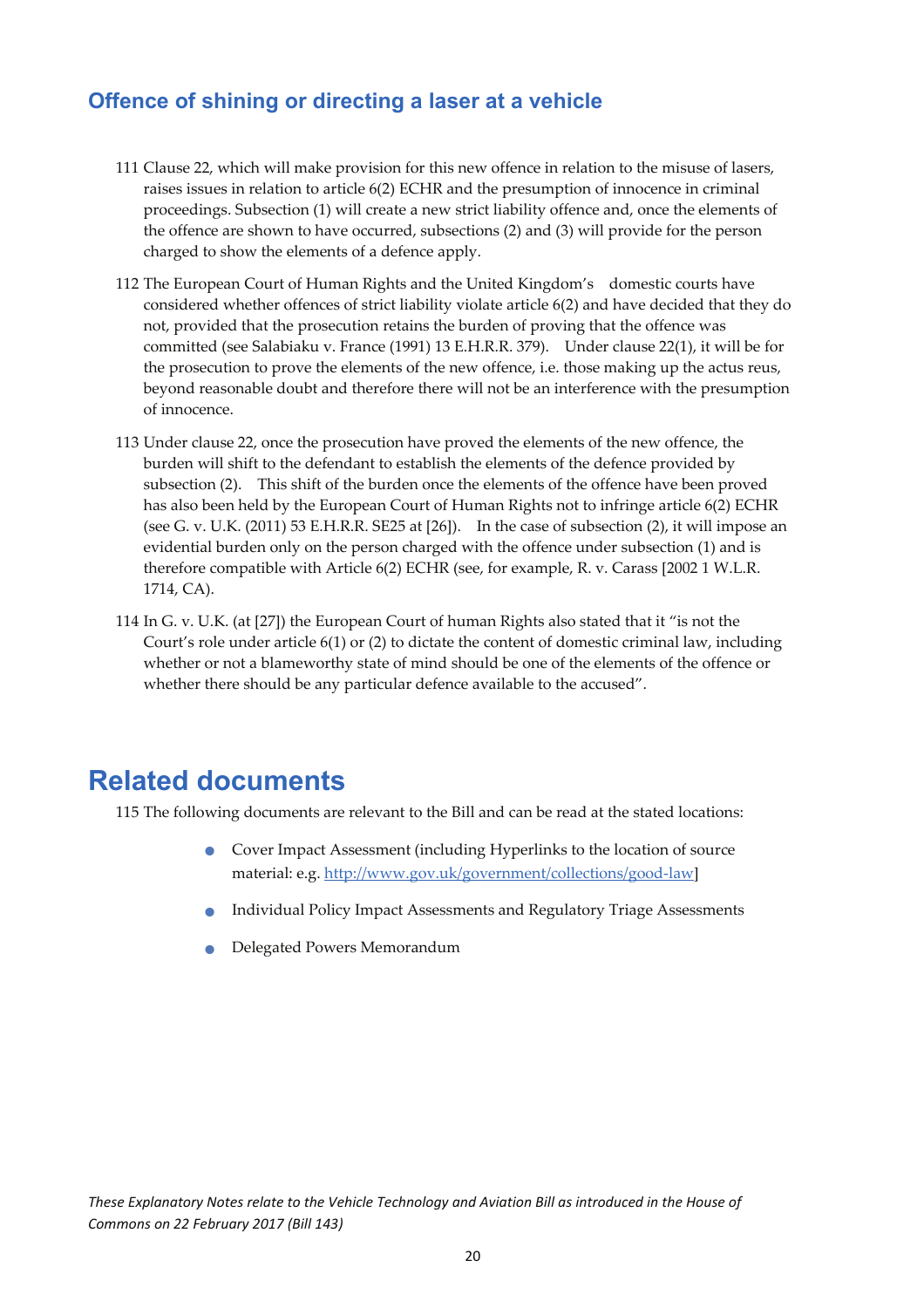## **Annex A - Territorial extent and application in the United Kingdom**

I. Apart from 8 clauses, the provisions of the Bill extend and apply to England and Wales, Scotland and Northern Ireland.

- 2. Clauses 1 to7 extend and apply only to England and Wales and to Scotland.
- 3. Clause 21 extends and applies to only England and Wales and to Scotland. <sup>1</sup>

| Provisi<br>on                                           | Extend<br>s to<br>E&W<br>and<br>applies | Exten<br>ds to<br>E&W<br>and<br>applie | Extends<br>and<br>applies<br>to<br>Scotlan | Extend<br>s and<br>applies<br>to<br>Northe | Would<br>correspond<br>ing<br>provision                                               | Would<br>correspond<br>ing<br>provision                                     | Would<br>correspond<br>ing<br>provision                                          | Legislat<br>ive<br>Consen<br>t |  |  |
|---------------------------------------------------------|-----------------------------------------|----------------------------------------|--------------------------------------------|--------------------------------------------|---------------------------------------------------------------------------------------|-----------------------------------------------------------------------------|----------------------------------------------------------------------------------|--------------------------------|--|--|
|                                                         | to<br>Englan<br>d?                      | s to<br>Wales<br>5.                    | d?                                         | rn<br>Ireland<br>?                         | be<br>within the<br>competenc<br>e of<br>the<br>National<br>Assembly<br>for<br>Wales? | be<br>within the<br>competenc<br>e of<br>the<br>Scottish<br>Parliament<br>? | be<br>within the<br>competenc<br>e of<br>the<br>Northern<br>Ireland<br>Assembly? | Motion<br>needed<br>?          |  |  |
| Part 1 - Automated Vehicles: Liability of Insurers etc. |                                         |                                        |                                            |                                            |                                                                                       |                                                                             |                                                                                  |                                |  |  |
| Clause<br>s 1 to-<br>$\overline{7}$                     | Yes                                     | Yes                                    | Yes                                        | <b>No</b>                                  | N/A                                                                                   | N/A                                                                         | N/A                                                                              | <b>No</b>                      |  |  |
| <b>Part 2 - Recharging Electric Vehicles</b>            |                                         |                                        |                                            |                                            |                                                                                       |                                                                             |                                                                                  |                                |  |  |

*These Explanatory Notes relate to the Vehicle Technology and Aviation Bill as introduced in the House of Commons on 22 February 2017 (Bill 143)* 

 $1$  References in this Annex to a provision being within the legislative competence of the Scottish Parliament, the National Assembly for Wales or the Northern Ireland Assembly are to the provision being within the legislative competence of the relevant devolved legislature for the purposes of Standing Order No. 83J of the Standing Orders of the House of Commons relating to Public Business.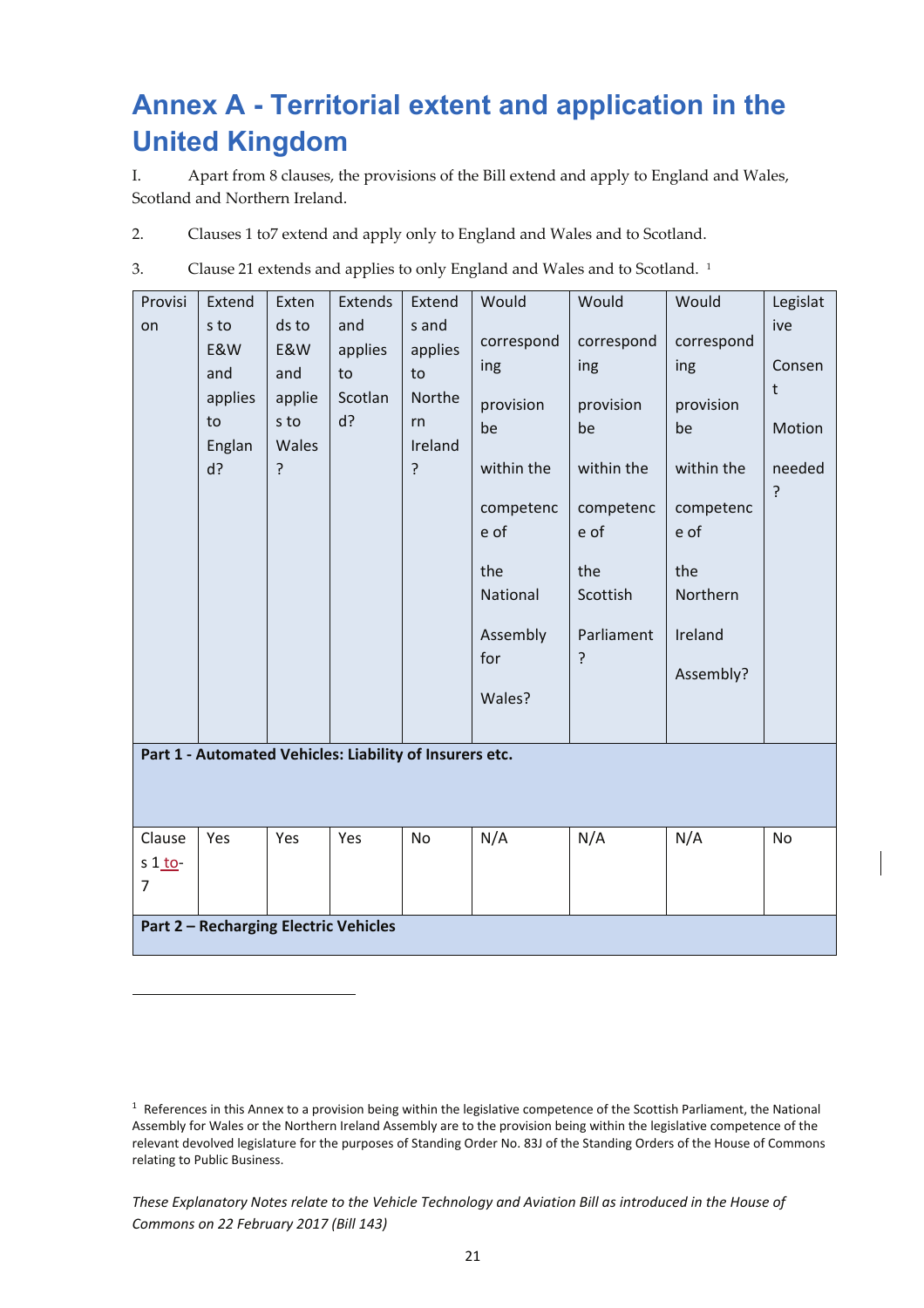| Clauses 8<br>$to-15$           | Yes | Yes | Yes | Yes | N/A                                                              | N/A | N/A | Yes<br>(Northe                                                                     |  |  |
|--------------------------------|-----|-----|-----|-----|------------------------------------------------------------------|-----|-----|------------------------------------------------------------------------------------|--|--|
|                                |     |     |     |     |                                                                  |     |     | rn<br>Ireland)                                                                     |  |  |
| <b>Part 3 - Civil Aviation</b> |     |     |     |     |                                                                  |     |     |                                                                                    |  |  |
|                                |     |     |     |     | Air traffic services licensed under Part 1 of Transport Act 2000 |     |     |                                                                                    |  |  |
| Clauses<br>16 to 17            | Yes | Yes | Yes | Yes | N/A                                                              | N/A | N/A | No                                                                                 |  |  |
| <b>Flight providers</b>        |     |     |     |     |                                                                  |     |     |                                                                                    |  |  |
| Clauses<br>18 to 20            | Yes | Yes | Yes | Yes | N/A                                                              | N/A | N/A | No                                                                                 |  |  |
| <b>Part 4 - Miscellaneous</b>  |     |     |     |     |                                                                  |     |     |                                                                                    |  |  |
| Clause 21                      | Yes | Yes | Yes | No  | N/A                                                              | N/A | N/A | No                                                                                 |  |  |
| Clause 22                      | Yes | Yes | Yes | Yes | N/A                                                              | N/A | N/A | Yes (in<br>relation<br>to rail<br>and<br>road in<br>Norther<br>$\sf n$<br>Ireland) |  |  |
| Clause 23                      | Yes | Yes | Yes | Yes | N/A                                                              | N/A | N/A | Yes<br>(Northe<br>${\sf rn}$<br>Ireland)                                           |  |  |
| Schedules                      | Yes | Yes | Yes | Yes | N/A                                                              | N/A | N/A | No                                                                                 |  |  |
| $1 - 4$                        |     |     |     |     |                                                                  |     |     |                                                                                    |  |  |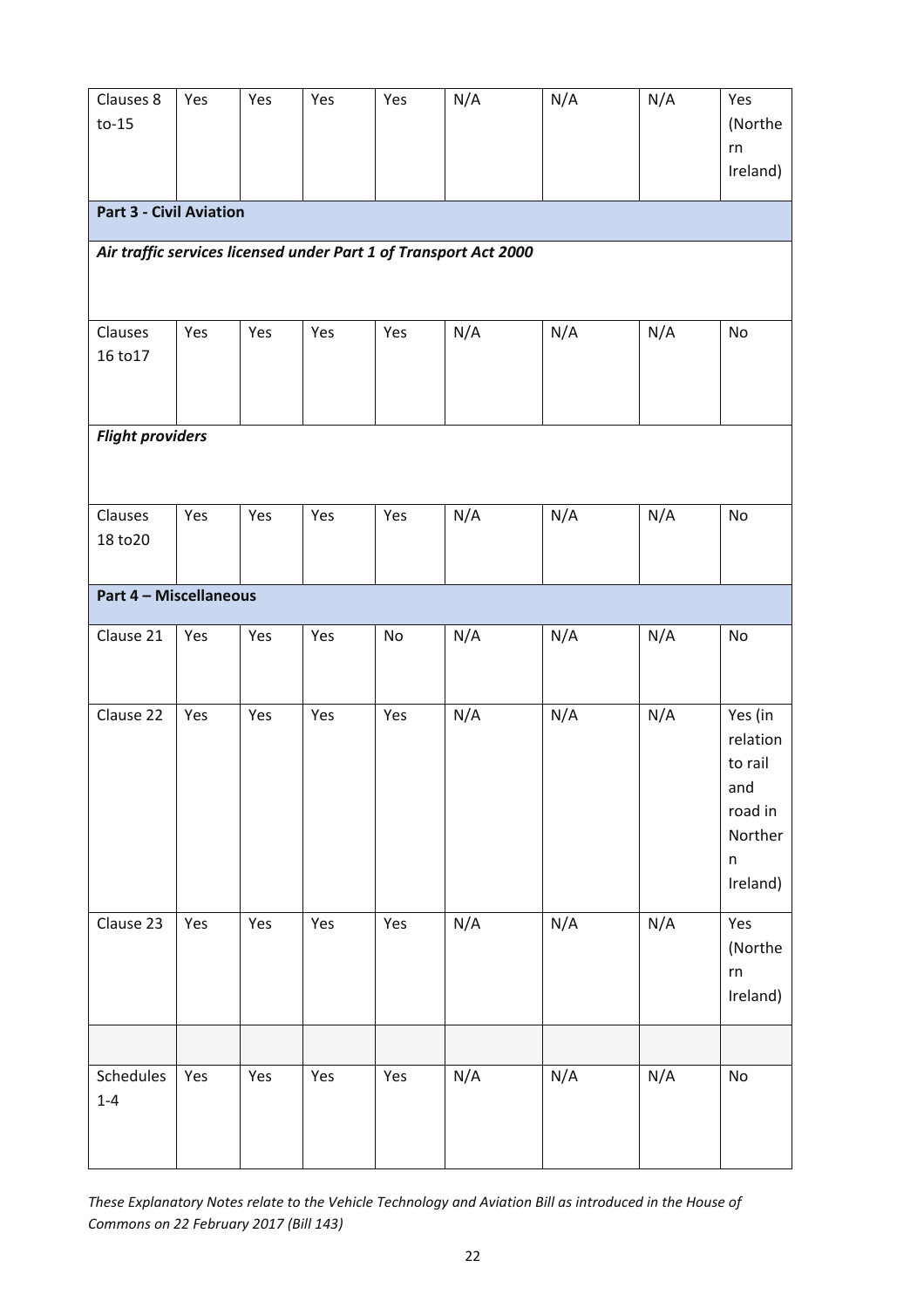| Schedule   | Yes | Yes | Yes | <b>No</b> | N/A | N/A | N/A | No |
|------------|-----|-----|-----|-----------|-----|-----|-----|----|
| 5 (Part 1) |     |     |     |           |     |     |     |    |
|            |     |     |     |           |     |     |     |    |
| Schedule   | Yes | Yes | Yes | Yes       | N/A | N/A | N/A | No |
| 5 (Part 2) |     |     |     |           |     |     |     |    |
|            |     |     |     |           |     |     |     |    |
| Schedule   | Yes | Yes | Yes | No        | N/A | N/A | N/A | No |
| 5 (Part 3) |     |     |     |           |     |     |     |    |
|            |     |     |     |           |     |     |     |    |